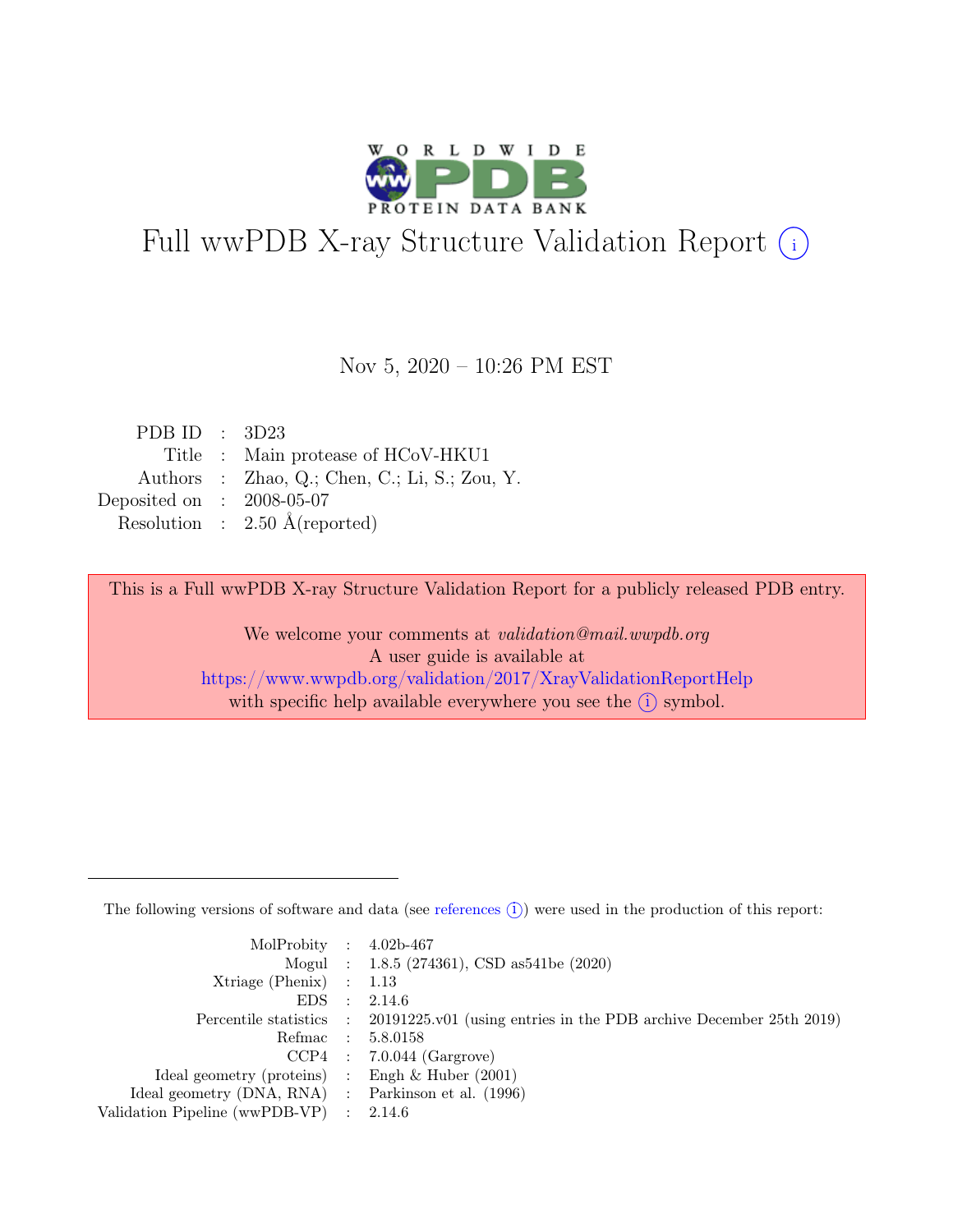# 1 Overall quality at a glance  $(i)$

The following experimental techniques were used to determine the structure: X-RAY DIFFRACTION

The reported resolution of this entry is 2.50 Å.

Percentile scores (ranging between 0-100) for global validation metrics of the entry are shown in the following graphic. The table shows the number of entries on which the scores are based.



| Metric                | Whole archive<br>$(\#\text{Entries})$ | Similar resolution<br>$(\# \text{Entries}, \text{ resolution range}(\text{A}))$ |
|-----------------------|---------------------------------------|---------------------------------------------------------------------------------|
| Clashscore            | 141614                                | $5346 (2.50 - 2.50)$                                                            |
| Ramachandran outliers | 138981                                | $5231 (2.50 - 2.50)$                                                            |
| Sidechain outliers    | 138945                                | $5233(2.50-2.50)$                                                               |
| RSRZ outliers         | 127900                                | $4559(2.50-2.50)$                                                               |

The table below summarises the geometric issues observed across the polymeric chains and their fit to the electron density. The red, orange, yellow and green segments on the lower bar indicate the fraction of residues that contain outliers for  $>=$  3, 2, 1 and 0 types of geometric quality criteria respectively. A grey segment represents the fraction of residues that are not modelled. The numeric value for each fraction is indicated below the corresponding segment, with a dot representing fractions <=5% The upper red bar (where present) indicates the fraction of residues that have poor fit to the electron density. The numeric value is given above the bar.

| Mol            | Chain        | Length |               | Quality of chain |                             |
|----------------|--------------|--------|---------------|------------------|-----------------------------|
| 1.<br>┸        | A            | 302    | $\frac{9}{6}$ | 73%              | 21%<br>$5\%$ .              |
| 1              | B            | 302    | 2%            | 71%              | 23%<br>6%                   |
| 1<br>T         | $\rm C$      | 302    |               | 72%              | 23%<br>$\ddot{\phantom{0}}$ |
| $\mathbf{1}$   | D            | 302    |               | 75%              | 20%<br>. .                  |
| $\overline{2}$ | E            | 6      | 33%           | 33%              | 33%                         |
| $\overline{2}$ | $\mathbf{F}$ | 6      | 33%           | 50%              | 17%                         |
| $\overline{2}$ | G            | 6      | 33%           | 33%              | 33%                         |

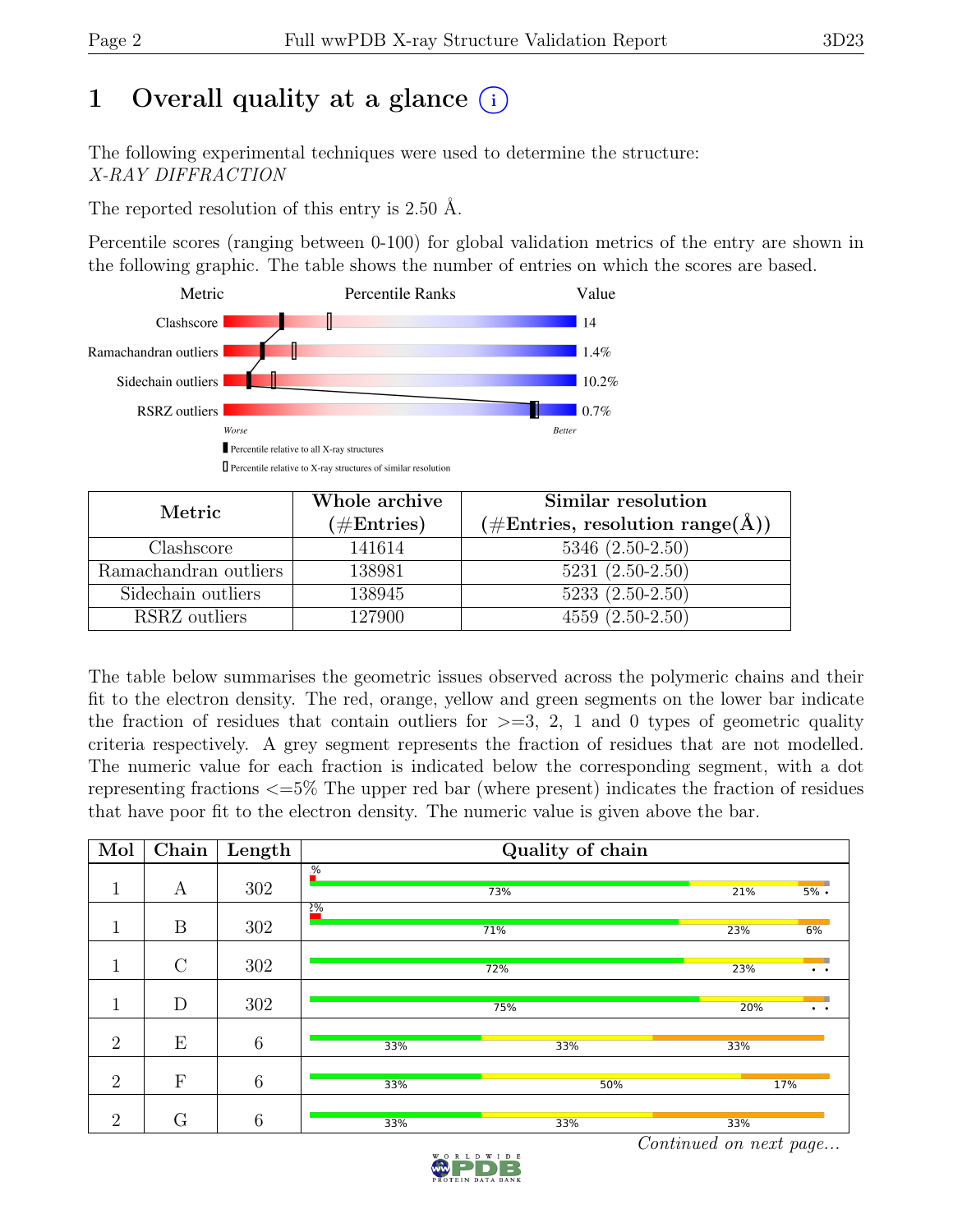| Mol | Chain | Length |     | Quality of chain |     |
|-----|-------|--------|-----|------------------|-----|
|     | . .   |        | 33% | 50%              | 17% |

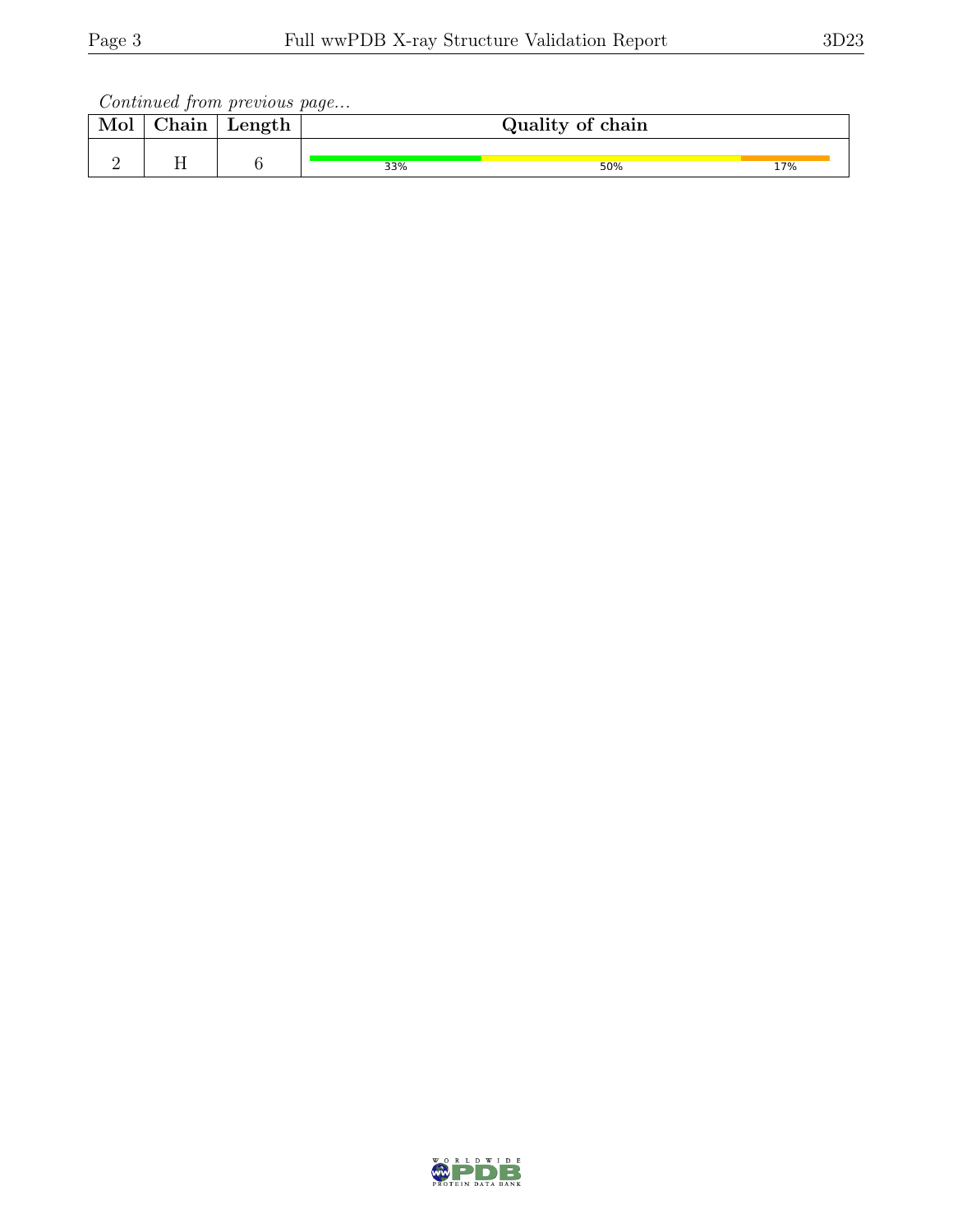# 2 Entry composition  $(i)$

There are 3 unique types of molecules in this entry. The entry contains 9579 atoms, of which 0 are hydrogens and 0 are deuteriums.

In the tables below, the ZeroOcc column contains the number of atoms modelled with zero occupancy, the AltConf column contains the number of residues with at least one atom in alternate conformation and the Trace column contains the number of residues modelled with at most 2 atoms.

| Mol | Chain | Residues | Atoms |          |     |     |    | $ZeroOcc \mid AltConf \mid$ | Trace |
|-----|-------|----------|-------|----------|-----|-----|----|-----------------------------|-------|
|     | В     | 301      | Total | $\Gamma$ | N   |     | S  |                             |       |
|     |       |          | 2312  | 1472     | 377 | 441 | 22 |                             |       |
|     | A     | 299      | Total | $\rm C$  | Ν   |     | S  |                             |       |
|     |       |          | 2288  | 1461     | 372 | 433 | 22 |                             |       |
|     | 298   |          | Total | $\rm C$  | N   |     | S  |                             |       |
|     |       |          | 2285  | 1457     | 372 | 434 | 22 |                             |       |
|     |       |          | Total | C        | N   |     | S  |                             |       |
|     | 299   | 2290     | 1460  | 372      | 436 | 22  |    |                             |       |

• Molecule 1 is a protein called 3C-like proteinase.

There are 8 discrepancies between the modelled and reference sequences:

| Chain         | Residue | Modelled   | Actual         | Comment               | Reference                      |
|---------------|---------|------------|----------------|-----------------------|--------------------------------|
| B             | $-1$    | <b>ALA</b> | $\sim 100$     | <b>EXPRESSION TAG</b> | UNP Q5MQD2                     |
| B             |         | <b>SER</b> | $\sim$ $ \sim$ | <b>EXPRESSION TAG</b> | UNP Q5MQD2                     |
| А             | $-1$    | <b>ALA</b> |                | <b>EXPRESSION TAG</b> | $\overline{\text{UNP Q5MQD2}}$ |
| А             |         | <b>SER</b> |                | <b>EXPRESSION TAG</b> | UNP Q5MQD2                     |
| $\mathcal{C}$ | $-1$    | <b>ALA</b> |                | EXPRESSION TAG        | UNP Q5MQD2                     |
| $\Gamma$      |         | <b>SER</b> |                | <b>EXPRESSION TAG</b> | UNP Q5MQD2                     |
| D             | $-1$    | <b>ALA</b> |                | <b>EXPRESSION TAG</b> | UNP Q5MQD2                     |
| D             |         | <b>SER</b> |                | <b>EXPRESSION TAG</b> | UNP Q5MQD2                     |

• Molecule 2 is a protein called N-[(5-METHYLISOXAZOL-3-YL)CARBONYL]ALANYL-L-VALYL-N 1 -((1R,2Z)-4-(BENZYLOXY)-4-OXO-1-{[(3R)-2-OXOPYRROLIDIN-3-YL]ME THYL}BUT-2-ENYL)-L-LEUCINAMIDE.

|    | Mol   Chain   Residues | Atoms             |    |        |  | ZeroOcc   AltConf   Trace |  |
|----|------------------------|-------------------|----|--------|--|---------------------------|--|
| H  |                        | Total C N O<br>49 |    | 35 6 8 |  |                           |  |
|    |                        | Total C N O<br>49 |    | 35 6 8 |  |                           |  |
| F, |                        | Total C N O<br>49 | 35 |        |  |                           |  |

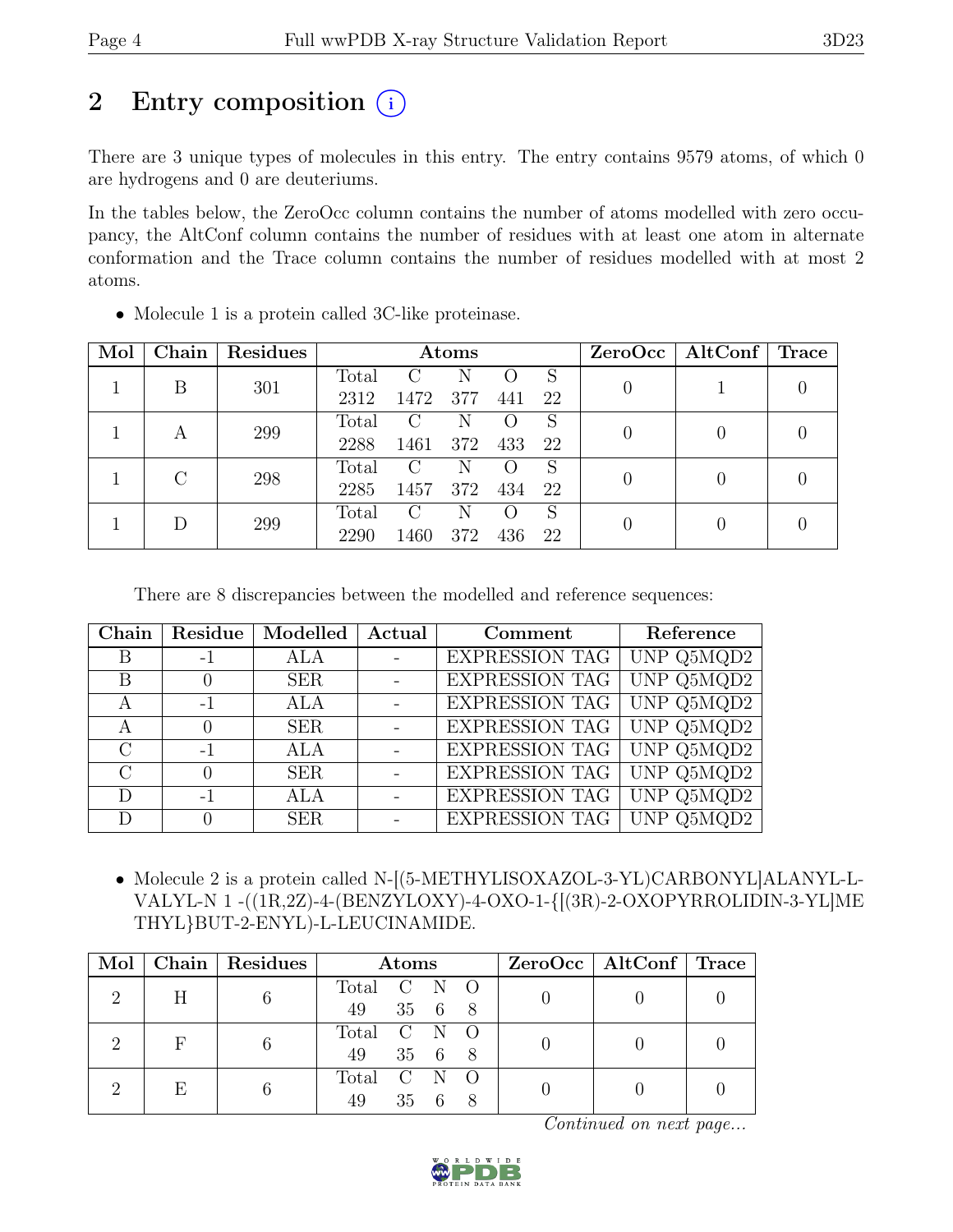Continued from previous page...

| Mol | Chain   Residues | Atoms     |    | $ZeroOcc \mid AltConf \mid Trace$ |  |  |  |
|-----|------------------|-----------|----|-----------------------------------|--|--|--|
|     |                  | Total C N | 35 |                                   |  |  |  |

 $\bullet\,$  Molecule 3 is water.

| Mol |           | Chain   Residues | Atoms                                 | ZeroOcc   AltConf |
|-----|-----------|------------------|---------------------------------------|-------------------|
| 3   | B         | 56               | Total<br>$\circ$<br>56<br>56          |                   |
| 3   | А         | 56               | Total<br>$\overline{O}$<br>56<br>56   |                   |
| 3   | $\bigcap$ | 41               | Total<br>$\circ$<br>41<br>41          |                   |
| 3   |           | 55               | Total<br>$\left( \right)$<br>55<br>55 |                   |

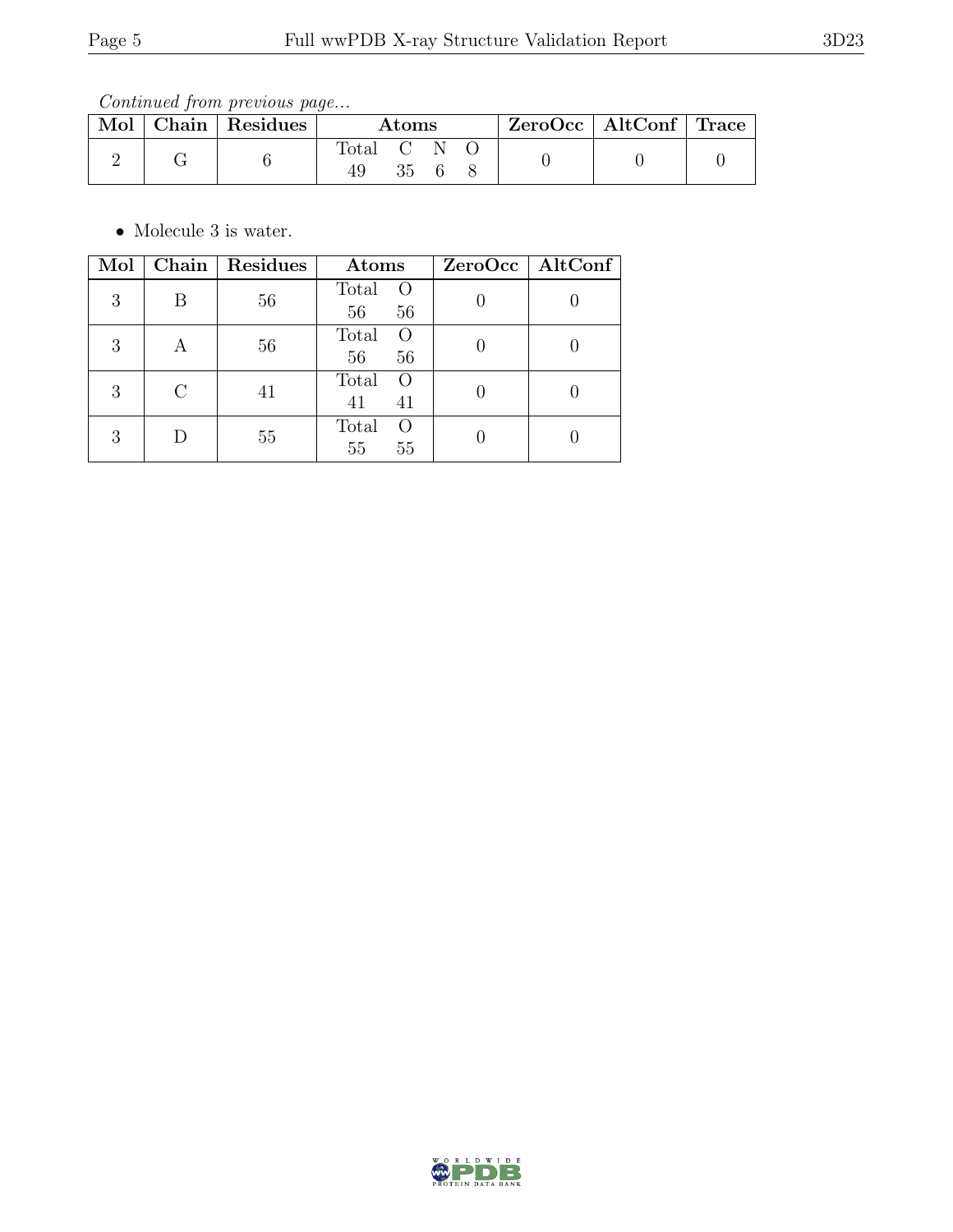# 3 Residue-property plots  $(i)$

These plots are drawn for all protein, RNA, DNA and oligosaccharide chains in the entry. The first graphic for a chain summarises the proportions of the various outlier classes displayed in the second graphic. The second graphic shows the sequence view annotated by issues in geometry and electron density. Residues are color-coded according to the number of geometric quality criteria for which they contain at least one outlier:  $green = 0$ , yellow  $= 1$ , orange  $= 2$  and red  $= 3$  or more. A red dot above a residue indicates a poor fit to the electron density (RSRZ > 2). Stretches of 2 or more consecutive residues without any outlier are shown as a green connector. Residues present in the sample, but not in the model, are shown in grey.



• Molecule 1: 3C-like proteinase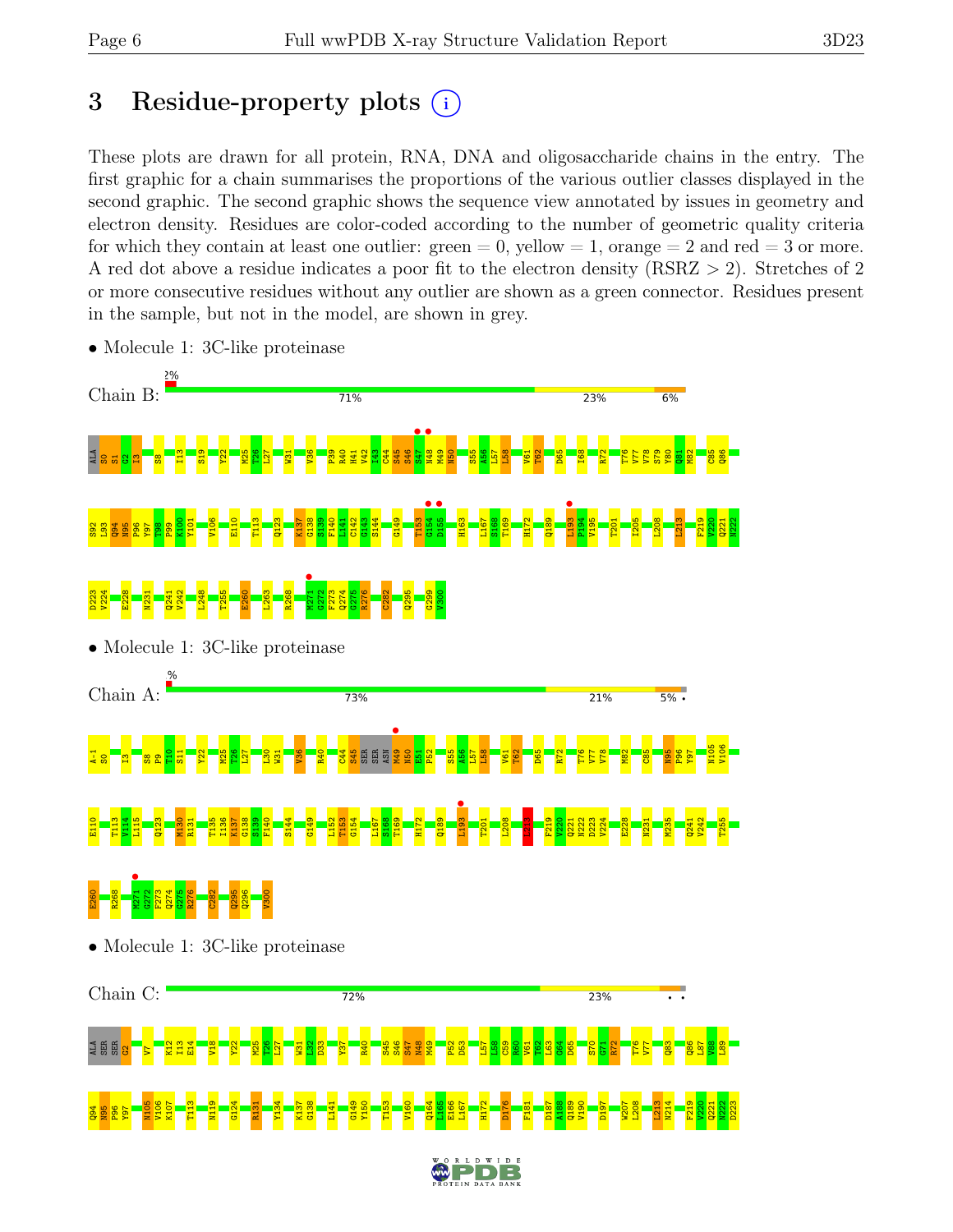# V224 N231 M235 V242 S253 M254 T255 R268 R276 E285 D286 Q295 Q296 L297 A298 G299 VAL

• Molecule 1: 3C-like proteinase





• Molecule 2: N-[(5-METHYLISOXAZOL-3-YL)CARBONYL]ALANYL-L-VALYL-N 1 -((1R,2Z )-4-(BENZYLOXY)-4-OXO-1-{[(3R)-2-OXOPYRROLIDIN-3-YL]METHYL}BUT-2-ENYL)-L-L EUCINAMIDE

| Chain H: | 33% | 50%                                                       | 17% |
|----------|-----|-----------------------------------------------------------|-----|
| 02J1     |     |                                                           |     |
|          |     | • Molecule 2: N-[(5-METHYLISOXAZOL-3-YL)CARBONYL ALANYL-L |     |

 $-VALYL-N1-((1R,2Z))$ )-4-(BENZYLOXY)-4-OXO-1-{[(3R)-2-OXOPYRROLIDIN-3-YL]METHYL}BUT-2-ENYL)-L-L EUCINAMIDE

| Chain F:                         | 33% | 50% | 17% |
|----------------------------------|-----|-----|-----|
| <b>02J1</b><br><b>IE5</b><br>106 |     |     |     |

• Molecule 2: N-[(5-METHYLISOXAZOL-3-YL)CARBONYL]ALANYL-L-VALYL-N 1 -((1R,2Z )-4-(BENZYLOXY)-4-OXO-1-{[(3R)-2-OXOPYRROLIDIN-3-YL]METHYL}BUT-2-ENYL)-L-L **EUCINAMIDE** 

| $\mathbf{\tau}$<br>$\sim$ $\sim$ $\sim$ $\sim$<br>н. | 33% | 33% | 33% |
|------------------------------------------------------|-----|-----|-----|
| 름<br>14 음                                            |     |     |     |

 $z<sub>5</sub>$ 

• Molecule 2: N-[(5-METHYLISOXAZOL-3-YL)CARBONYL]ALANYL-L-VALYL-N 1 -((1R,2Z )-4-(BENZYLOXY)-4-OXO-1-{[(3R)-2-OXOPYRROLIDIN-3-YL]METHYL}BUT-2-ENYL)-L-L EUCINAMIDE

| Chain G: | 33% | 33% | 33% |
|----------|-----|-----|-----|
|          |     |     |     |
|          |     |     |     |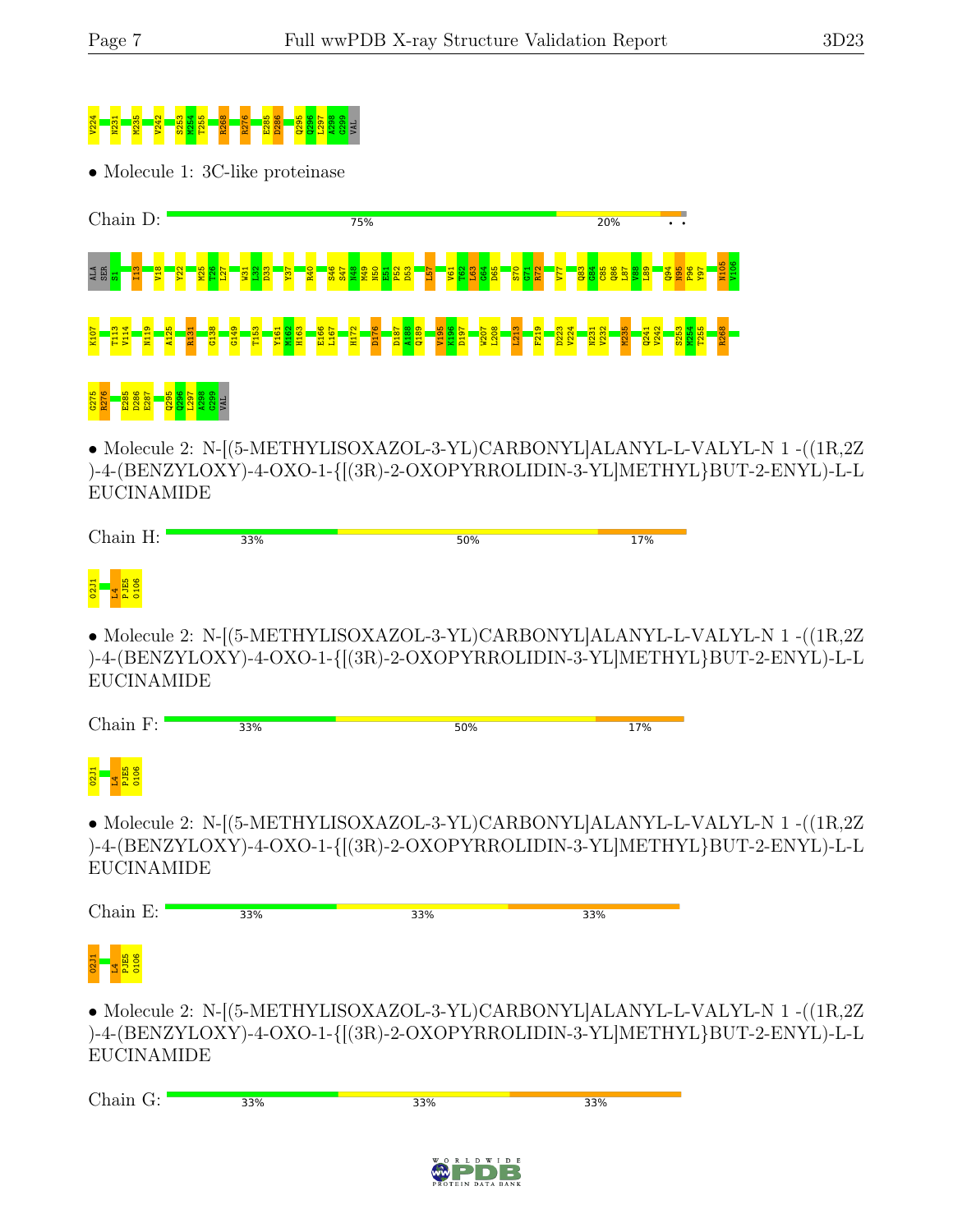

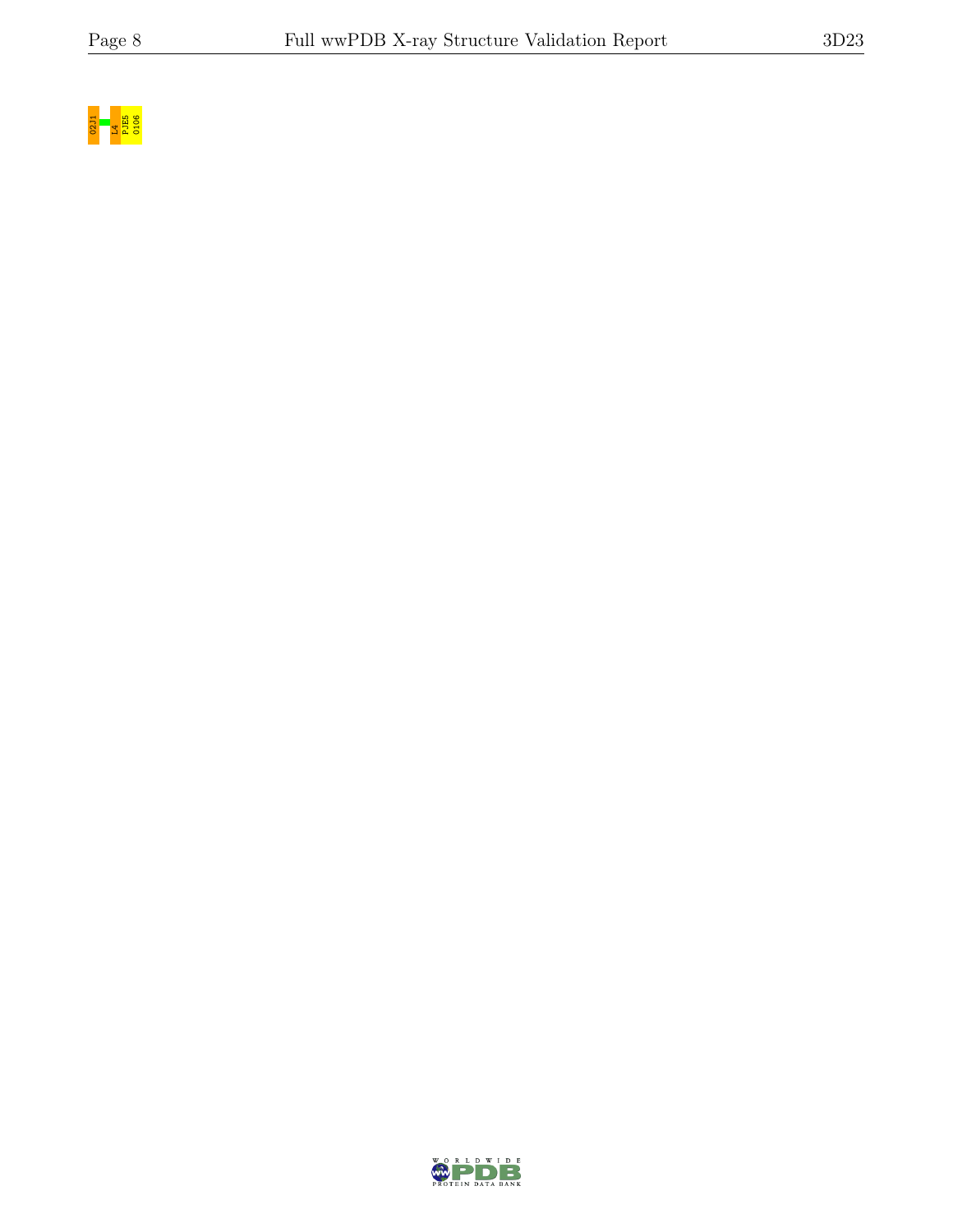# 4 Data and refinement statistics  $(i)$

| Property                                                             | Value                                           | Source     |
|----------------------------------------------------------------------|-------------------------------------------------|------------|
| $\overline{S}$ pace group                                            | P 41                                            | Depositor  |
| $\overline{C}$ ell constants                                         | 91.77Å<br>91.77Å<br>187.91Å                     |            |
| a, b, c, $\alpha$ , $\beta$ , $\gamma$                               | $90.00^\circ$<br>$90.00^\circ$<br>$90.00^\circ$ | Depositor  |
| Resolution $(A)$                                                     | 50.00<br>$-2.50$                                | Depositor  |
|                                                                      | 41.04<br>$-1.97$                                | <b>EDS</b> |
| % Data completeness                                                  | $98.6(50.00-2.50)$                              | Depositor  |
| (in resolution range)                                                | 63.2 (41.04-1.97)                               | <b>EDS</b> |
| $R_{merge}$                                                          | 0.11                                            | Depositor  |
| $\mathrm{R}_{sym}$                                                   | (Not available)                                 | Depositor  |
| $\langle I/\sigma(I) \rangle$ <sup>1</sup>                           | $\overline{0.77}$ (at 1.97Å)                    | Xtriage    |
| Refinement program                                                   | <b>REFMAC 5.2.0019</b>                          | Depositor  |
|                                                                      | 0.229<br>0.285                                  | Depositor  |
| $R, R_{free}$                                                        | (Not available)<br>0.211                        | DCC        |
| $R_{free}$ test set                                                  | $\overline{\text{No}}$ test flags present.      | wwPDB-VP   |
| Wilson B-factor $(A^2)$                                              | 31.0                                            | Xtriage    |
| Anisotropy                                                           | 0.274                                           | Xtriage    |
| Bulk solvent $k_{sol}(e/\mathring{A}^3)$ , $B_{sol}(\mathring{A}^2)$ | $0.35$ , 36.6                                   | <b>EDS</b> |
| L-test for twinning <sup>2</sup>                                     | $< L >$ = 0.50, $< L^2 >$ = 0.34                | Xtriage    |
| Estimated twinning fraction                                          | $0.059$ for h,-k,-l                             | Xtriage    |
| $F_o, F_c$ correlation                                               | 0.95                                            | <b>EDS</b> |
| Total number of atoms                                                | 9579                                            | wwPDB-VP   |
| Average B, all atoms $(A^2)$                                         | 38.0                                            | wwPDB-VP   |

Xtriage's analysis on translational NCS is as follows: The analyses of the Patterson function reveals a significant off-origin peak that is 99.82 % of the origin peak, indicating pseudo-translational symmetry. The chance of finding a peak of this or larger height randomly in a structure without pseudo-translational symmetry is equal to 1.0991e-14. The detected translational NCS is most likely also responsible for the elevated intensity ratio.

<sup>&</sup>lt;sup>2</sup>Theoretical values of  $\langle |L| \rangle$ ,  $\langle L^2 \rangle$  for acentric reflections are 0.5, 0.333 respectively for untwinned datasets, and 0.375, 0.2 for perfectly twinned datasets.



<span id="page-8-1"></span><span id="page-8-0"></span><sup>1</sup> Intensities estimated from amplitudes.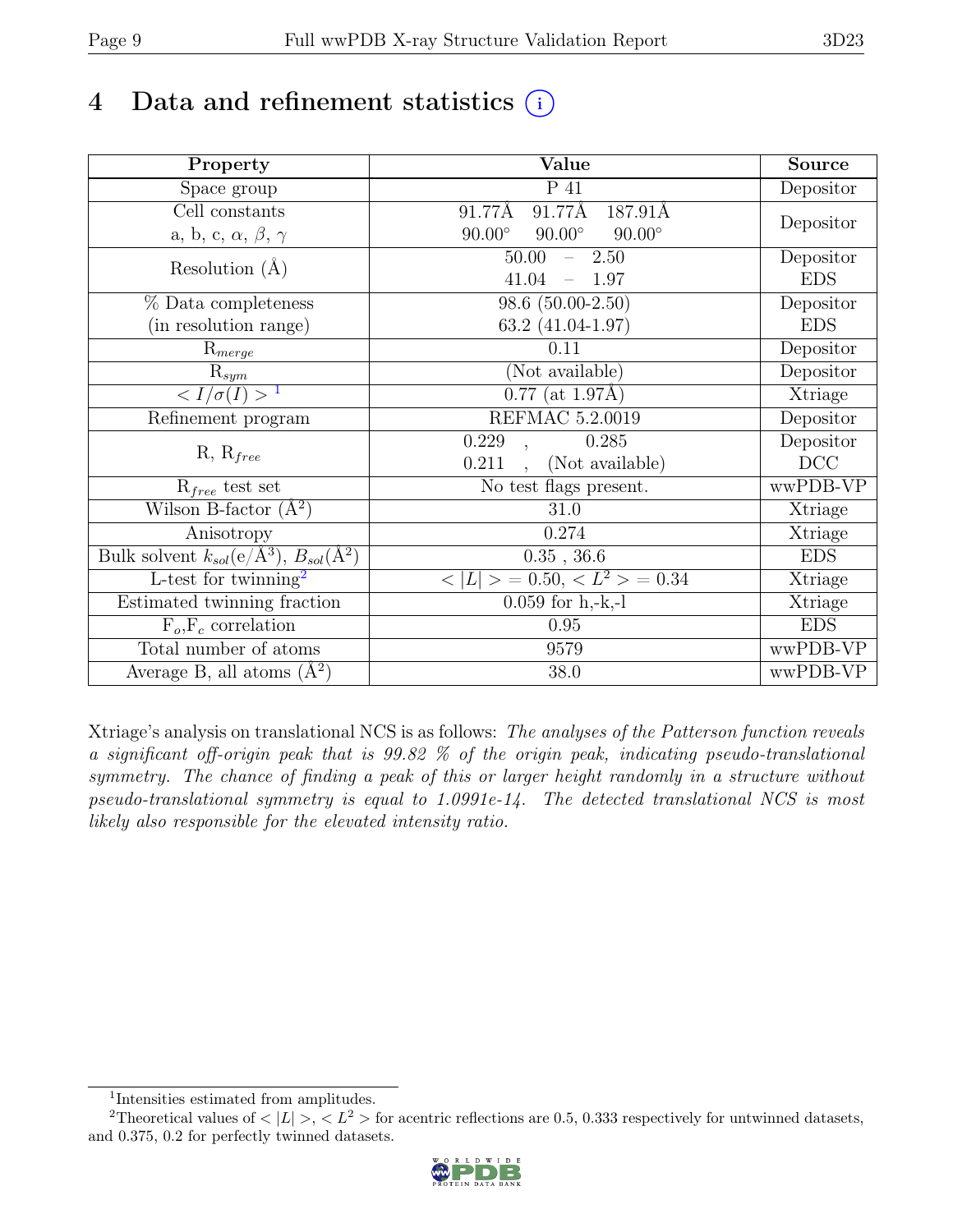# 5 Model quality  $(i)$

## 5.1 Standard geometry  $(i)$

Bond lengths and bond angles in the following residue types are not validated in this section: 010, PJE, 02J

The Z score for a bond length (or angle) is the number of standard deviations the observed value is removed from the expected value. A bond length (or angle) with  $|Z| > 5$  is considered an outlier worth inspection. RMSZ is the root-mean-square of all Z scores of the bond lengths (or angles).

| Mol            | Chain |      | Bond lengths              |             | Bond angles                   |
|----------------|-------|------|---------------------------|-------------|-------------------------------|
|                |       | RMSZ | $\# Z  > 5$               | <b>RMSZ</b> | # $ Z  > 5$                   |
|                | А     | 0.99 | $2/2338$ $(0.1\%)$        | 0.99        | $(3181 (0.1\%)$<br>4/         |
| 1              | В     | 1.02 | $3/2363$ $(0.1\%)$        | 0.94        | 0/3216                        |
|                | C     | 1.07 | $6/2336$ $(0.3\%)$        | 1.01        | $(0.2\%)$<br>7/3179           |
|                | D     | 1.03 | 0/2341                    | 0.99        | $5/3185$ $(0.\overline{2\%)}$ |
| $\overline{2}$ | Е     | 0.65 | /19<br>0                  | 1.99        | $^{\prime}25$                 |
| $\overline{2}$ | F     | 0.59 | 0/19                      | 1.38        | $^{\prime}25$<br>0.           |
| $\overline{2}$ | G     | 0.70 | 0/19                      | 1.82        | 0/25                          |
| 2              | H     | 0.65 | $^{\prime}19$<br>$^{(1)}$ | 1.50        | $^{\prime}25$                 |
| All            | All   | 1.03 | $(0.1\%)$<br>'9454        | 0.99        | $(0.1\%)$<br>16/12861         |

Chiral center outliers are detected by calculating the chiral volume of a chiral center and verifying if the center is modelled as a planar moiety or with the opposite hand.A planarity outlier is detected by checking planarity of atoms in a peptide group, atoms in a mainchain group or atoms of a sidechain that are expected to be planar.

|  | Mol   Chain   #Chirality outliers   #Planarity outliers |
|--|---------------------------------------------------------|
|  |                                                         |

All (11) bond length outliers are listed below:

| Mol         | Chain         | Res | <b>Type</b> | Atoms      | Z       | Observed $(A)$ | Ideal(A) |
|-------------|---------------|-----|-------------|------------|---------|----------------|----------|
|             | С             | 150 | <b>TYR</b>  | $CD1$ -CE1 | 7.23    | 1.50           | 1.39     |
| 1           | A             | 44  | <b>CYS</b>  | $CB-SG$    | $-6.63$ | 1.71           | 1.82     |
|             | C             | 166 | GLU         | $CB-CG$    | 6.38    | 1.64           | 1.52     |
|             | В             | 44  | <b>CYS</b>  | $CB-SG$    | $-5.58$ | 1.72           | 1.81     |
| 1           | В             | 137 | LYS         | $CE-NZ$    | 5.56    | 1.62           | 1.49     |
| 1           | В             | 142 | <b>CYS</b>  | $CB-SG$    | $-5.55$ | 1.72           | 1.81     |
| 1           | $\rm C$       | 164 | <b>GLN</b>  | $N-CA$     | 5.48    | 1.57           | 1.46     |
| $\mathbf 1$ | C             | 181 | PHE         | $CE2-CZ$   | 5.29    | 1.47           | 1.37     |
| 1           | $\mathcal{C}$ | 59  | <b>CYS</b>  | $CB-SG$    | $-5.25$ | 1.73           | 1.81     |
|             | A             | 137 | LYS         | $CD-CE$    | 5.17    | 1.64           | 1.51     |

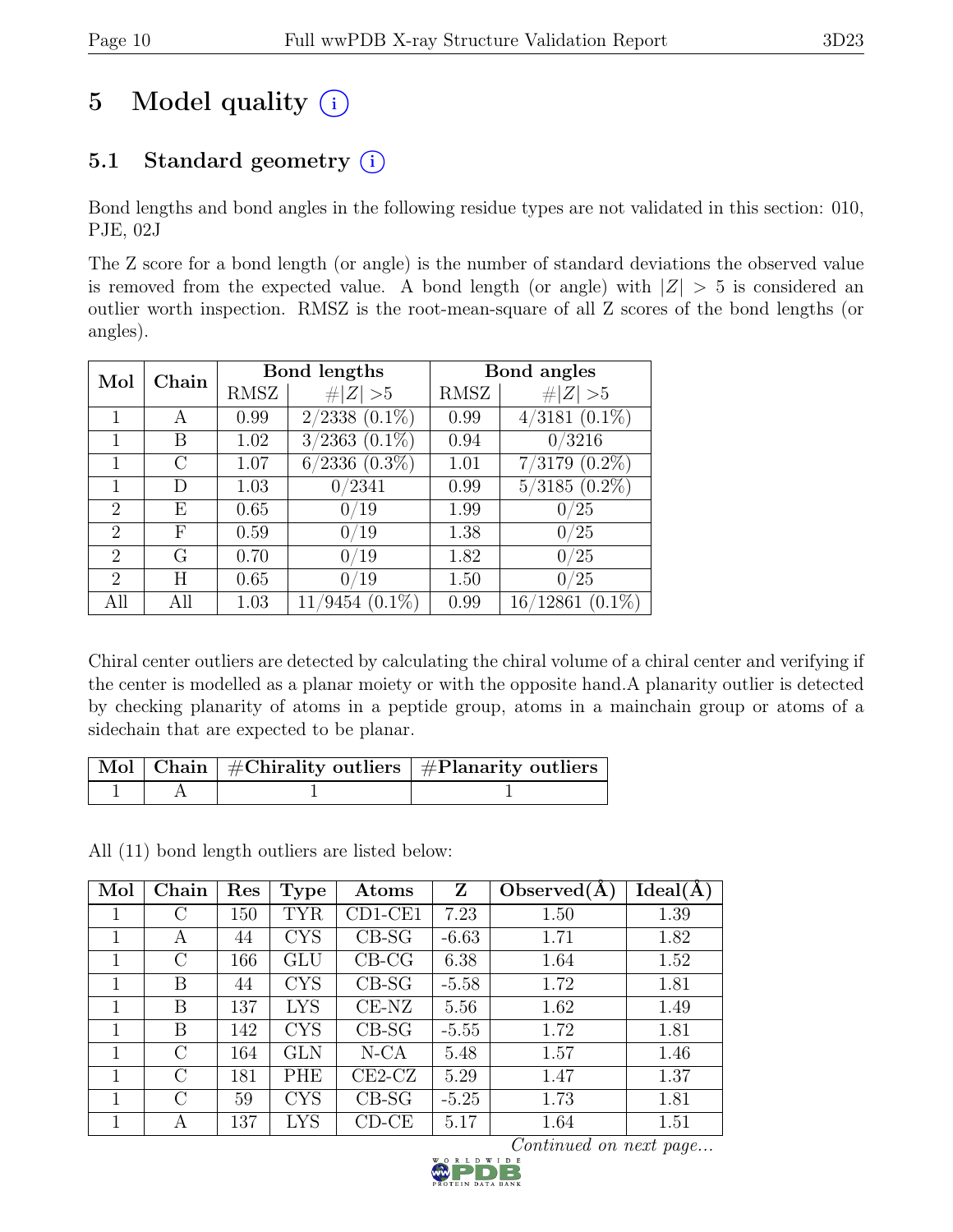|  |  |                              | $\mid$ Mol $\mid$ Chain $\mid$ Res $\mid$ Type $\mid$ Atoms $\mid$ Z $\mid$ Observed(A) $\mid$ Ideal(A) |          |
|--|--|------------------------------|---------------------------------------------------------------------------------------------------------|----------|
|  |  | $134$   TYR   CD1-CE1   5.01 | 1.46                                                                                                    | $1.39\,$ |

All (16) bond angle outliers are listed below:

| Mol            | Chain         | Res            | <b>Type</b> | Atoms          | Z       | Observed $(°)$ | Ideal $(^\circ)$ |
|----------------|---------------|----------------|-------------|----------------|---------|----------------|------------------|
| 1              | А             | 274            | <b>GLN</b>  | $CB-CA-C$      | 18.50   | 147.41         | 110.40           |
| $\mathbf 1$    | A             | 50             | <b>ASN</b>  | $N-CA-C$       | 6.52    | 128.60         | 111.00           |
| 1              | D             | 268            | ARG         | $NE- CZ- N H1$ | 6.34    | 123.47         | 120.30           |
| 1              | $\rm C$       | 164            | <b>GLN</b>  | $N$ -CA-C      | 6.09    | 127.44         | 111.00           |
| $\overline{1}$ | D             | 268            | $\rm{ARG}$  | $NE- CZ-NH2$   | $-5.81$ | 117.39         | 120.30           |
| 1              | D             | 187            | ASP         | $CB-CG-OD1$    | 5.77    | 123.49         | 118.30           |
| $\mathbf 1$    | $\rm C$       | $\overline{2}$ | <b>GLY</b>  | $N$ -CA-C      | $-5.65$ | 98.98          | 113.10           |
| $\mathbf 1$    | D             | 176            | <b>ASP</b>  | $CB-CG-OD1$    | 5.62    | 123.36         | 118.30           |
| 1              | $\mathcal{C}$ | 176            | ASP         | $CB-CG-OD1$    | 5.59    | 123.34         | 118.30           |
| 1              | A             | 213            | <b>LEU</b>  | $CB-CG-CD1$    | 5.37    | 120.13         | 111.00           |
| $\mathbf 1$    | $\rm C$       | 286            | <b>ASP</b>  | $CB-CG-OD1$    | 5.29    | 123.06         | 118.30           |
| 1              | $\mathcal{C}$ | 268            | $\rm{ARG}$  | NE-CZ-NH1      | 5.28    | 122.94         | 120.30           |
| 1              | $\mathcal{C}$ | 187            | ASP         | $CB-CG-OD1$    | 5.21    | 122.99         | 118.30           |
| $\mathbf{1}$   | D             | 286            | <b>ASP</b>  | $CB-CG-OD2$    | $-5.18$ | 113.64         | 118.30           |
| 1              | $\rm C$       | 268            | ARG         | NE-CZ-NH2      | $-5.16$ | 117.72         | 120.30           |
| 1              | А             | 45             | <b>SER</b>  | $N$ -CA-C      | $-5.12$ | 97.19          | 111.00           |

All (1) chirality outliers are listed below:

| $\overline{\text{Mol}}$   Chain   Res   Type   Atom |           |           |
|-----------------------------------------------------|-----------|-----------|
|                                                     | $274$ GLN | $C\Delta$ |

All (1) planarity outliers are listed below:

|  |  | $\boxed{\text{Mol}}$   Chain   Res   Type   Group |
|--|--|---------------------------------------------------|
|  |  | MET   Peptide                                     |

#### 5.2 Too-close contacts  $(i)$

In the following table, the Non-H and H(model) columns list the number of non-hydrogen atoms and hydrogen atoms in the chain respectively. The H(added) column lists the number of hydrogen atoms added and optimized by MolProbity. The Clashes column lists the number of clashes within the asymmetric unit, whereas Symm-Clashes lists symmetry related clashes.

|  |      |      | Mol   Chain   Non-H   H(model)   H(added)   Clashes   Symm-Clashes |
|--|------|------|--------------------------------------------------------------------|
|  | 2288 | 2249 |                                                                    |

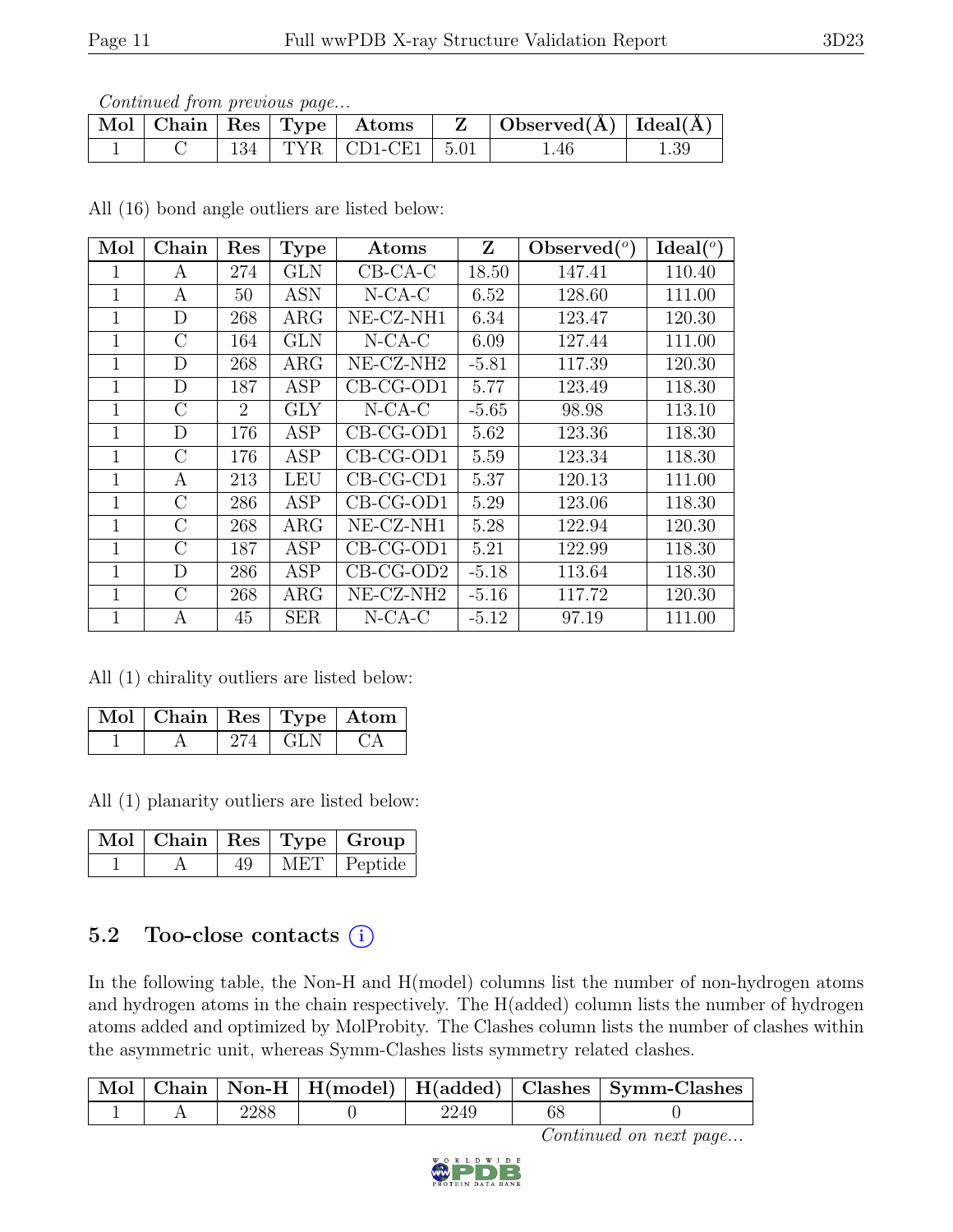| Mol            | Chain     | $\bf Non-H$ | H (model) | H(added) | Clashes        | Symm-Clashes |
|----------------|-----------|-------------|-----------|----------|----------------|--------------|
|                | В         | 2312        |           | 2269     | 76             |              |
|                | $\cap$    | 2285        |           | 2242     | 71             |              |
|                | D         | 2290        |           | 2246     | 58             |              |
| $\overline{2}$ | Ε         | 49          |           | 45       | 11             |              |
| $\overline{2}$ | F         | 49          |           | 45       | 6              |              |
| 2              | G         | 49          |           | 45       | 9              |              |
| $\mathfrak{D}$ | Η         | 49          |           | 45       | 6              | 0            |
| 3              | А         | 56          |           |          | 3              |              |
| 3              | В         | 56          |           |          | $\overline{2}$ |              |
| 3              | $\bigcap$ | 41          |           |          | 5              |              |
| 3              | D         | 55          |           |          | 5              |              |
| All            | All       | 9579        |           | 9186     | 265            |              |

The all-atom clashscore is defined as the number of clashes found per 1000 atoms (including hydrogen atoms). The all-atom clashscore for this structure is 14.

All (265) close contacts within the same asymmetric unit are listed below, sorted by their clash magnitude.

| Atom-1             |                     | Interatomic      | Clash           |
|--------------------|---------------------|------------------|-----------------|
|                    | Atom-2              | distance $(\AA)$ | overlap $(\AA)$ |
| 1:A:276:ARG:HG2    | 1:A:276:ARG:HH11    | 1.06             | 1.15            |
| 1:B:276:ARG:HH11   | 1: B: 276: ARG: HG2 | 1.13             | 1.07            |
| 1:B:189:GLN:HE21   | 2:H:4:LEU:H         | 1.08             | 0.99            |
| 1: B: 0: SER: O    | 1:B:1:SER:HB3       | 1.64             | 0.97            |
| 1: A: 130: MET: HA | 1: A: 130: MET: HE3 | 1.46             | 0.97            |
| 1:A:189:GLN:HE21   | $2:$ F:4:LEU:H      | 1.12             | 0.97            |
| $1:A:-1:ALA:HB3$   | 1:A:0:SER:HA        | 1.49             | 0.95            |
| 1:C:2:CLY:HA2      | 1:C:214:ASN:HD21    | 1.29             | 0.95            |
| 1:D:189:GLN:HE21   | 2:G:4:LEU:H         | 1.03             | 0.93            |
| 1:B:193:LEU:H      | 1:B:193:LEU:HD22    | 1.34             | 0.92            |
| 1:C:46:SER:HA      | 1:C:49:MET:HB2      | 1.49             | 0.92            |
| 1:A:49:MET:HG2     | 1:A:49:MET:O        | 1.69             | 0.91            |
| 1: D:25: MET:SD    | 2:G:6:010:HA        | 2.13             | 0.89            |
| 1:C:189:GLN:HE21   | 2:E:4:LEU:H         | 0.94             | 0.88            |
| 1:C:189:GLN:NE2    | 2: E: 4: LEU: H     | 1.70             | 0.88            |
| 1: B:45: SER:H     | 1:B:48:ASN:ND2      | 1.72             | 0.88            |
| 1:A:193:LEU:H      | 1:A:193:LEU:HD22    | 1.37             | 0.87            |
| 1:B:201:THR:HG21   | 1:B:242:VAL:HG23    | 1.57             | 0.86            |
| 1: B:45: SER:H     | 1:B:48:ASN:HD22     | 1.24             | 0.85            |
| 1:D:276:ARG:HG2    | 1:D:276:ARG:HH11    | 1.40             | 0.84            |
| 1:A:276:ARG:HG2    | 1:A:276:ARG:NH1     | 1.87             | 0.83            |
| $1:A:-1:ALA:HB2$   | 1:C:137:LYS:HE3     | 1.61             | 0.81            |

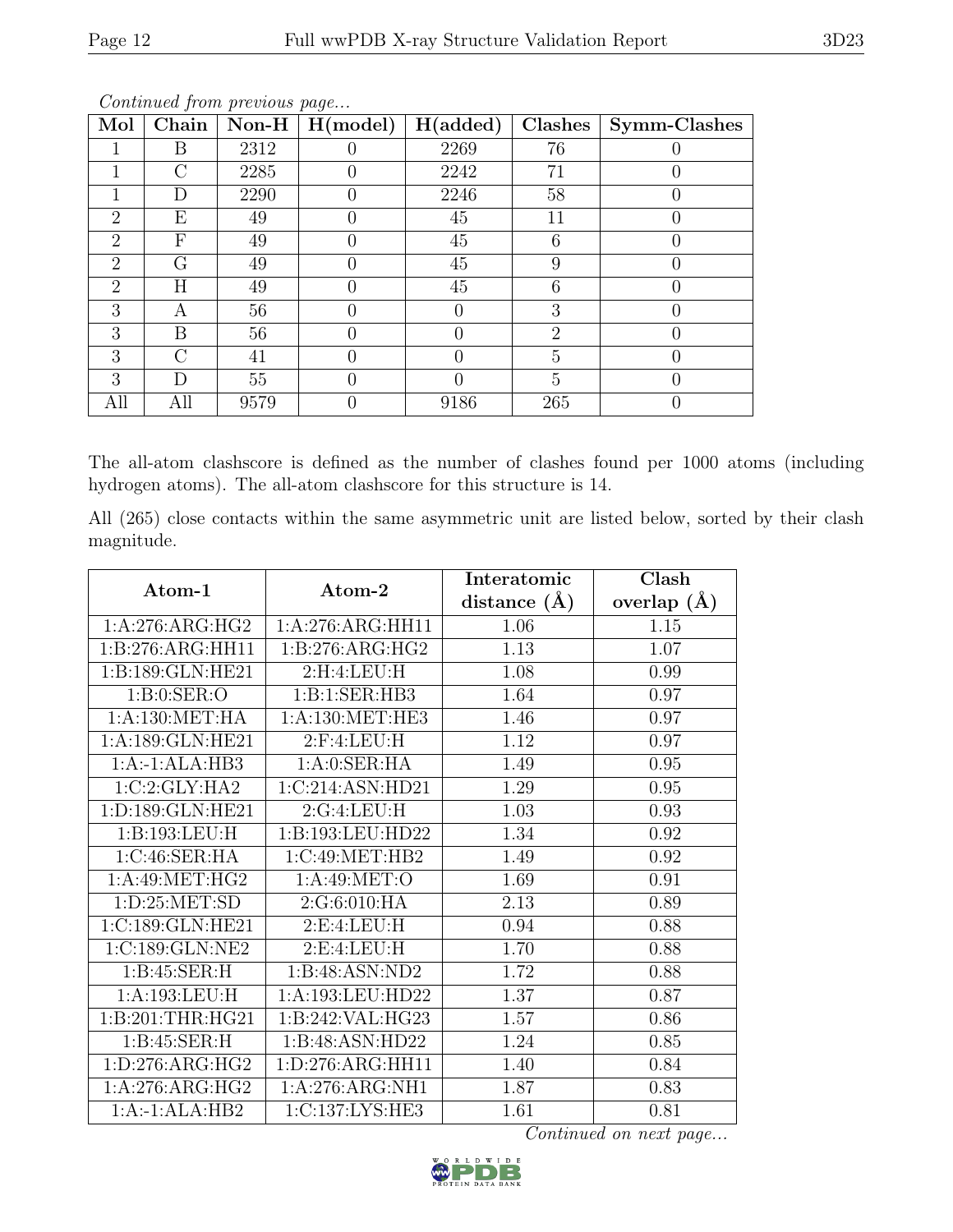|                                           | Atom-2              | Interatomic       | $\overline{\text{Clash}}$ |
|-------------------------------------------|---------------------|-------------------|---------------------------|
| Atom-1                                    |                     | distance $(A)$    | overlap $(A)$             |
| 1: B: 0: SER: O                           | 1:B:1:SER:CB        | 2.29              | 0.80                      |
| 1:C:138:GLY:H                             | 1:C:172:HIS:HD2     | 1.29              | 0.80                      |
| 1:B:276:ARG:NH1                           | 1: B: 276: ARG: HG2 | 1.90              | 0.79                      |
| 1:B:95:ASN:ND2                            | 1: B:97: TYR:H      | 1.80              | 0.78                      |
| 1: B:80: TYR:H                            | 1:C:221:GLN:HE22    | 1.29              | 0.78                      |
| 1:C:276:ARG:HH11                          | 1:C:276:ARG:HG2     | 1.47              | 0.78                      |
| 1:D:105:ASN:ND2                           | 1: D: 176: ASP: OD2 | $\overline{2.16}$ | 0.78                      |
| 1:B:276:ARG:HH11                          | 1: B:276: ARG: CG   | 1.94              | 0.78                      |
| 1:C:72:ARG:CG                             | 1:C:72:ARG:HH11     | 1.96              | 0.77                      |
| 1: A:201:THR:HG21                         | 1:A:242:VAL:HG23    | 1.64              | 0.77                      |
| 1: B: 138: GLY: H                         | 1:B:172:HIS:HD2     | 1.32              | 0.76                      |
| 1:D:189:GLN:NE2                           | 2:G:4:LEU:H         | $\overline{1.84}$ | 0.76                      |
| 1: D:25: MET:SD                           | 2:G:6:010:H5        | $\overline{2.27}$ | 0.75                      |
| 1:B:193:LEU:H                             | 1:B:193:LEU:CD2     | 2.00              | 0.74                      |
| 1:B:231:ASN:HD21                          | 1:B:242:VAL:H       | 1.36              | 0.74                      |
| 1: B:58:LEU:HG                            | 1: B:82: MET:HE3    | 1.68              | 0.74                      |
| 1:A:231:ASN:HD21                          | 1:A:242:VAL:H       | 1.37              | 0.73                      |
| 1:A:193:LEU:H                             | 1:A:193:LEU:CD2     | 2.02              | 0.72                      |
| 1:B:3:ILE:HG22                            | 1: B:3: ILE: O      | 1.90              | 0.72                      |
| 1:A:276:ARG:CG                            | 1:A:276:ARG:HH11    | 1.93              | 0.72                      |
| 1:C:63:LEU:HD12                           | 1:C:63:LEU:H        | 1.55              | 0.71                      |
| 1:C:105:ASN:ND2                           | 1:C:176:ASP:OD2     | 2.24              | 0.71                      |
| 1:C:25:MET:SD                             | 2:E:6:010:H1        | 2.30              | 0.71                      |
| 1:A:153:THR:HG22                          | 1:A:153:THR:O       | 1.90              | 0.71                      |
| 1:C:189:GLN:HE21                          | 2:E:4:LEU:N         | 1.79              | 0.71                      |
| 1:D:166:GLU:OE1                           | 1:D:172:HIS:HE1     | $\overline{1}.75$ | 0.70                      |
| 1:C:231:ASN:HD21                          | 1:C:242:VAL:H       | 1.40              | 0.69                      |
| 1: A:9: PRO:HD3                           | 1:C:124:GLY:HA2     | 1.75              | 0.69                      |
| 1:A:189:GLN:NE2                           | $2:$ F:4:LEU:H      | 1.88              | 0.68                      |
| 1:D:189:GLN:HE21                          | 2:G:4:LEU:N         | 1.86              | 0.68                      |
| $1:C:53: \overline{\text{ASP:H}\text{A}}$ | 3:C:436:HOH:O       | 1.93              | 0.67                      |
| 1:C:40:ARG:HA                             | 1:C:87:LEU:HG       | 1.76              | 0.67                      |
| 1:B:153:THR:HG22                          | 1:B:153:THR:O       | 1.94              | 0.66                      |
| 1:A:95:ASN:ND2                            | 1: A:97:TYR:H       | 1.94              | 0.66                      |
| 1:C:22:TYR:CE1                            | 1:C:65:ASP:HB2      | 2.31              | 0.66                      |
| 1:C:72:ARG:HG2                            | 1:C:72:ARG:HH11     | 1.59              | 0.66                      |
| 1:D:231:ASN:HD21                          | 1: D:242:VAL: H     | 1.44              | 0.66                      |
| 1:A:228:GLU:H                             | 1:A:228:GLU:CD      | 1.99              | 0.65                      |
| 1:C:52:PRO:O                              | 3:C:436:HOH:O       | 2.13              | 0.65                      |
| 1: D: 22: TYR: CE1                        | 1: D:65: ASP:HB2    | 2.32              | 0.65                      |
| 1:C:189:GLN:HE21                          | 2:E:4:LEU:HB2       | 1.61              | 0.65                      |

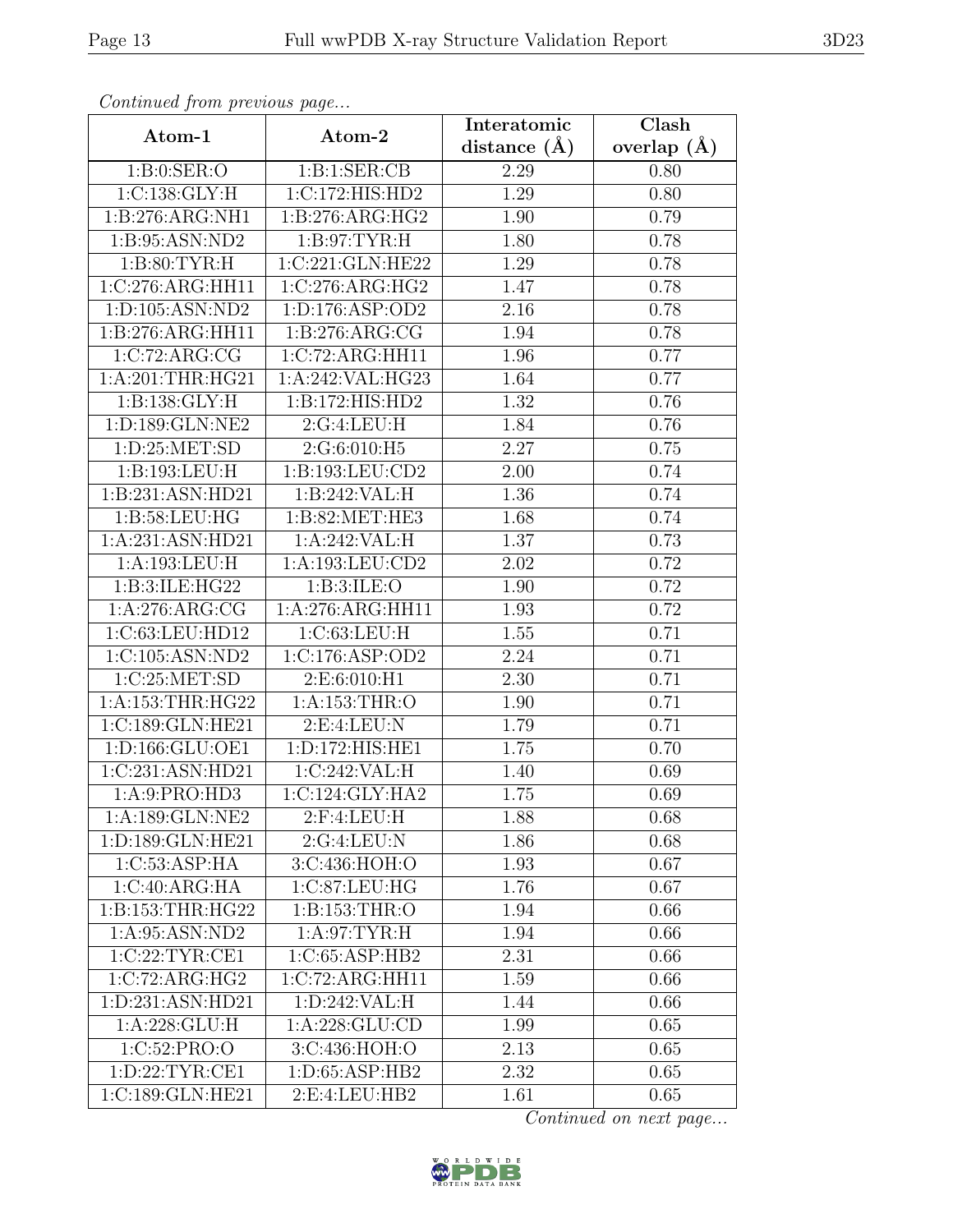| Continuation procession page   |                                      | Interatomic       | $\overline{\text{Clash}}$ |
|--------------------------------|--------------------------------------|-------------------|---------------------------|
| Atom-1                         | Atom-2                               | distance $(A)$    | overlap $(A)$             |
| 1:C:47:SER:H                   | 1:C:49:MET:H                         | 1.45              | 0.65                      |
| 1:D:95:ASN:ND2                 | 3:D:420:HOH:O                        | 2.28              | 0.64                      |
| 1:C:46:SER:HA                  | 1:C:49:MET:CB                        | 2.26              | 0.64                      |
| 1:A:50:ASN:HB2                 | 1:A:189:GLN:O                        | 1.98              | 0.64                      |
| 1:A:189:GLN:HE21               | 2:F:4:LEU:HB2                        | $\overline{1.62}$ | 0.63                      |
| 1:C:72:ARG:NH1                 | 1:C:72:ARG:HG2                       | 2.12              | 0.63                      |
| 1: D:63: LEU:CD2               | 1: D: 63: LEU: H                     | 2.10              | 0.63                      |
| 1: A:58:LEU:HG                 | 1:A:82:MET:HE3                       | 1.79              | 0.63                      |
| 1: A: 138: GLY: H              | 1:A:172:HIS:HD2                      | 1.46              | 0.62                      |
| 1:B:31:TRP:CE2                 | 1:B:95:ASN:HB2                       | 2.34              | 0.62                      |
| 1:B:228:GLU:CD                 | 1:B:228:GLU:H                        | 2.03              | 0.61                      |
| 1:B:224:VAL:HG13               | 1:B:260:GLU:HB2                      | 1.83              | 0.61                      |
| 1:C:95:ASN:ND2                 | 1:C:97:TYR:H                         | 1.99              | 0.61                      |
| 1:B:106:VAL:HG13               | 1:B:110:GLU:HB2                      | 1.83              | 0.61                      |
| 1: B:201:THR:CG2               | 1:B:242:VAL:HG23                     | 2.30              | 0.61                      |
| 1: A:130:MET:HA                | 1: A: 130: MET:CE                    | 2.28              | 0.60                      |
| 1:C:276:ARG:CG                 | 1:C:276:ARG:HH11                     | 2.15              | 0.60                      |
| 1:C:31:TRP:CE2                 | 1:C:95:ASN:HB2                       | 2.37              | 0.60                      |
| 1: B:45: SER: N                | 1:B:48:ASN:HD22                      | 1.97              | 0.59                      |
| 1:B:221:GLN:NE2                | 3:B:427:HOH:O                        | 2.34              | 0.59                      |
| 1:C:72:ARG:CG                  | $1:C:72:A\overline{\mathrm{RG:NH1}}$ | 2.62              | 0.59                      |
| 1:D:276:ARG:NH1                | 1:D:276:ARG:HG2                      | 2.12              | 0.59                      |
| 1: A:113:THR:O                 | 1:A:149:GLY:HA2                      | 2.02              | 0.59                      |
| 1: D:46: SER: HA               | 1:D:49:MET:HB3                       | 1.84              | 0.59                      |
| $1:A:-1:ALA:CB$                | 1:C:137:LYS:HE3                      | 2.31              | 0.59                      |
| $1: D: 53: \overline{ASP:H}$ A | 3:D:445:HOH:O                        | 2.01              | 0.59                      |
| 1:A:140:PHE:HB3                | 1:A:144:SER:OG                       | 2.03              | 0.58                      |
| 1:A:221:GLN:NE2                | 3:A:447:HOH:O                        | 2.36              | 0.58                      |
| 1:C:213:LEU:HD13               | 1:C:255:THR:HG22                     | 1.84              | 0.58                      |
| 1:D:95:ASN:HD22                | 1:D:96:PRO:HD2                       | 1.68              | 0.58                      |
| 1:C:95:ASN:ND2                 | 3:C:415:HOH:O                        | 2.36              | 0.58                      |
| 1:D:213:LEU:HD13               | 1:D:255:THR:HG22                     | 1.85              | 0.57                      |
| 1:D:95:ASN:HD22                | 1: D:96: PRO:CD                      | 2.17              | 0.57                      |
| $1:A:-1:ALA:CB$                | 1: A: 0: SER: HA                     | 2.30              | 0.57                      |
| 1: D: 33: ASP: HA              | 1:D:94:GLN:NE2                       | 2.19              | 0.57                      |
| 1:B:201:THR:HG21               | 1: B:242:VAL:CG2                     | 2.33              | 0.57                      |
| 1:A:213:LEU:HD13               | 1:A:255:THR:HG22                     | 1.87              | 0.56                      |
| 1: D: 276: ARG: CG             | 1:D:276:ARG:HH11                     | 2.14              | 0.56                      |
| 1: B:97: TYR: CZ               | 2:G:1:02J:H4                         | 2.40              | 0.56                      |
| 1:B:213:LEU:HD13               | 1:B:255:THR:HG22                     | 1.88              | 0.56                      |
| 1:A:189:GLN:HE21               | $2:$ F:4:LEU:N                       | 1.94              | 0.56                      |

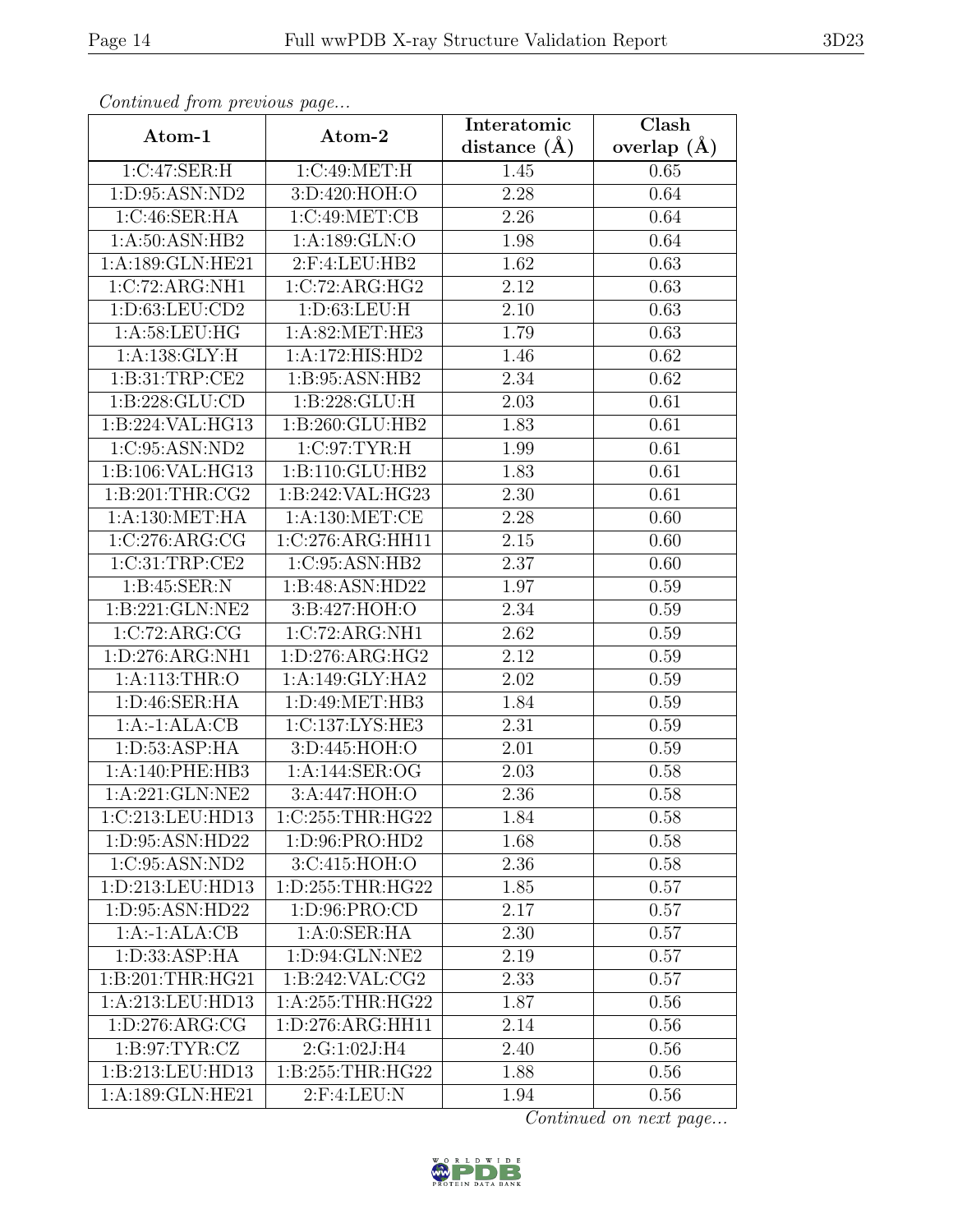| Continueu from pretious page |                    | Interatomic       | Clash           |
|------------------------------|--------------------|-------------------|-----------------|
| Atom-1                       | Atom-2             | distance $(A)$    | overlap $(\AA)$ |
| 1: B:58:LEU:HG               | 1: B:82:MET:CE     | 2.37              | 0.55            |
| 1: D: 31: TRP: CE2           | 1: D:95: ASN:HB2   | $\overline{2}.40$ | 0.55            |
| $1:$ A:201:THR:HG21          | 1: A:242: VAL: CG2 | 2.34              | 0.55            |
| 1:D:95:ASN:ND2               | 1: D:97: TYR: H    | 2.05              | 0.55            |
| 1:C:189:GLN:NE2              | 2:E:4:LEU:HB2      | 2.22              | 0.55            |
| 1:A:222:ASN:ND2              | 1:A:222:ASN:H      | 2.05              | 0.54            |
| 1:B:189:GLN:NE2              | 2:H:4:LEU:H        | 1.91              | 0.54            |
| 1:C:189:GLN:O                | 2:E:1:02J:H4       | 2.07              | 0.54            |
| 1:C:231:ASN:ND2              | 1:C:242:VAL:H      | 2.02              | 0.54            |
| 1:C:63:LEU:CD1               | 1:C:63:LEU:H       | 2.21              | 0.54            |
| 1:A:106:VAL:HG13             | 1:A:110:GLU:HB2    | 1.89              | 0.53            |
| 1:A:201:THR:CG2              | 1:A:242:VAL:HG23   | 2.36              | 0.53            |
| 1: D: 13: ILE: CD1           | 1:D:13:ILE:N       | 2.72              | 0.53            |
| 1:A:95:ASN:HD22              | 1: A:95: ASN: C    | 2.12              | 0.53            |
| 1:C:95:ASN:HD22              | 1:C:96:PRO:CD      | 2.21              | 0.53            |
| 1:C:25:MET:SD                | 2:E:6:010:HA       | 2.49              | 0.53            |
| 1: A: 130: MET: HE2          | 1:A:135:THR:O      | 2.08              | 0.52            |
| 1: B: 138: GLY: H            | 1:B:172:HIS:CD2    | 2.20              | 0.52            |
| 1: D:63:LEU: H               | 1:D:63:LEU:HD22    | 1.72              | 0.52            |
| 1:A:95:ASN:HD22              | 1: A:96: PRO:HD2   | 1.74              | 0.52            |
| 1:B:189:GLN:HE21             | 2:H:4:LEU:N        | 1.91              | 0.52            |
| 1:C:276:ARG:HG2              | 1:C:276:ARG:NH1    | 2.17              | 0.52            |
| 1:A:40:ARG:HD3               | 1: A:85: CYS:HA    | 1.92              | 0.52            |
| 1:C:7:VAL:HG13               | 1:C:113:THR:HG23   | 1.92              | 0.52            |
| 1:A:95:ASN:HD22              | 1: A:96: PRO: N    | 2.08              | 0.51            |
| 1: D: 40: ARG: HA            | 1:D:87:LEU:HG      | 1.91              | 0.51            |
| 1:A:95:ASN:HD22              | 1: A:96: PRO:CD    | 2.24              | 0.51            |
| 1:D:231:ASN:ND2              | 1: D: 242: VAL: H  | 2.06              | 0.51            |
| 1:A:295:GLN:HA               | 1:A:300:VAL:HG23   | 1.93              | 0.51            |
| $2:$ F:4:LEU:O               | 2:F:6:010:H1       | 2.10              | 0.51            |
| 1:B:95:ASN:HD22              | 1: B:95: ASN: C    | 2.14              | 0.51            |
| 1: B:97: TYR: CD1            | 2:G:1:02J:H6A      | 2.46              | 0.51            |
| $1:B:113:\overline{THR:O}$   | 1:B:149:GLY:HA2    | 2.11              | 0.51            |
| 1:C:45:SER:H                 | 1:C:48:ASN:ND2     | 2.08              | 0.51            |
| 1: A:31:TRP:CE2              | 1:A:95:ASN:HB2     | 2.46              | 0.51            |
| 1:B:46:SER:HA                | 1:B:49:MET:HG3     | 1.91              | 0.51            |
| 1: A: 8: SER: HB3            | 1:A:152:LEU:HD22   | 1.93              | 0.50            |
| 1:B:189:GLN:HE21             | 2:H:4:LEU:HB2      | 1.75              | 0.50            |
| 1: A: 130: MET:CE            | 1:A:136:ILE:HG23   | 2.42              | 0.50            |
| 1: A:201:THR:CG2             | 1:A:242:VAL:CG2    | 2.90              | 0.50            |
| 1:A:131:ARG:HG2              | 1:A:135:THR:O      | 2.11              | 0.50            |

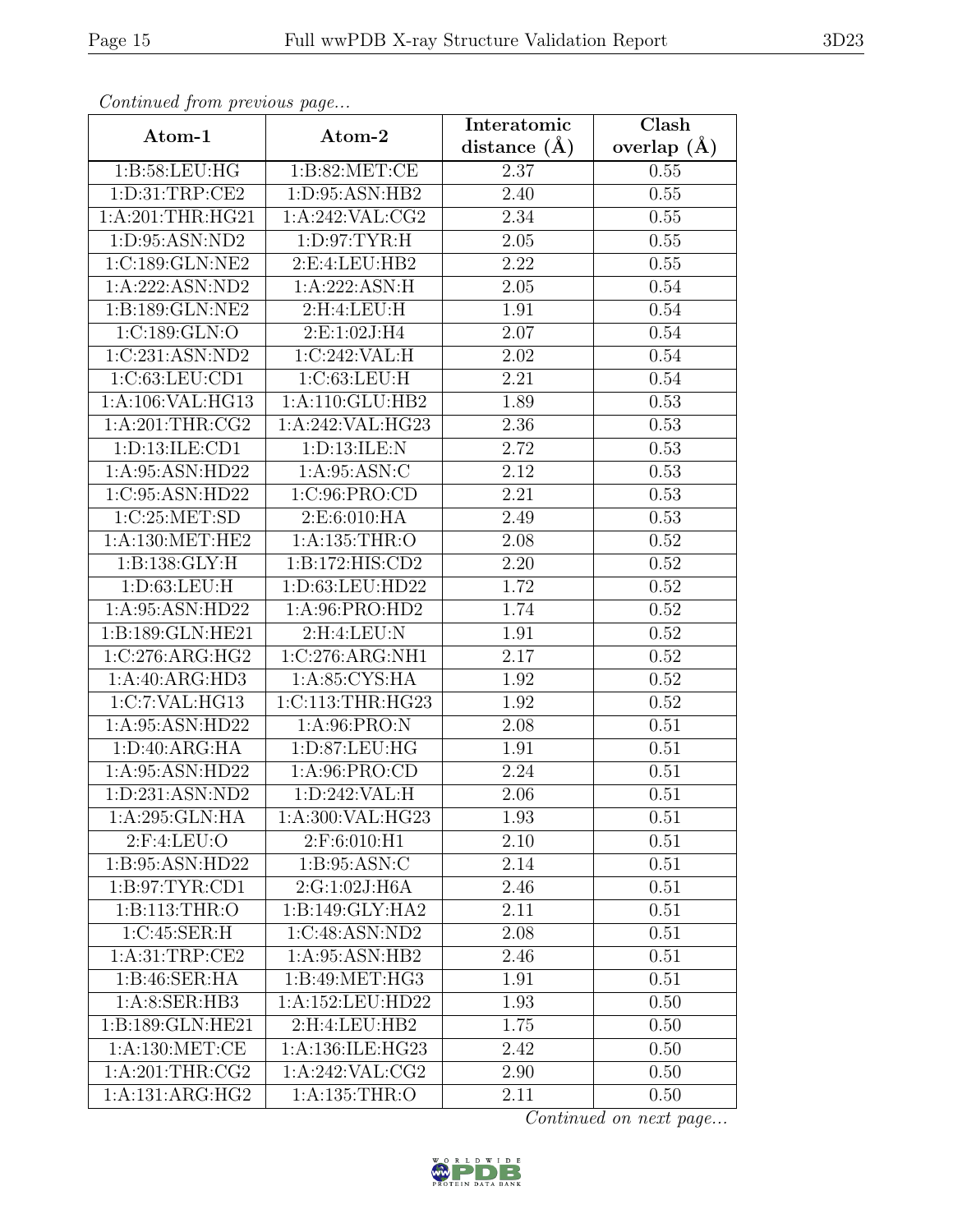| Continuea from previous page |                    | Interatomic       | $\overline{\text{Clash}}$ |  |
|------------------------------|--------------------|-------------------|---------------------------|--|
| Atom-1                       | Atom-2             | distance $(A)$    | overlap $(\AA)$           |  |
| 1:A:58:LEU:HG                | 1: A:82:MET:CE     | 2.42              | 0.50                      |  |
| 1: C: 138: GLY: H            | 1:C:172:HIS:CD2    | $\overline{2.19}$ | 0.50                      |  |
| 1:C:33:ASP:HA                | 1:C:94:GLN:NE2     | 2.27              | 0.50                      |  |
| 2:H:4:LEU:O                  | 2:H:6:010:H1       | $\overline{2}.12$ | 0.49                      |  |
| 1:C:22:TYR:OH                | 1:C:61:VAL:HA      | 2.12              | 0.49                      |  |
| 1: A: 130:MET:CE             | 1: A: 135: THR:O   | 2.60              | 0.49                      |  |
| 1:B:13:ILE:N                 | 1:B:13:ILE:HD12    | $\overline{2.28}$ | 0.49                      |  |
| 1: B: 19: SER: O             | 1:B:68:ILE:HA      | 2.13              | 0.49                      |  |
| 1: D: 52: PRO: O             | 3:D:445:HOH:O      | 2.20              | 0.49                      |  |
| 1: D: 131: ARG: HD3          | 3: D:450:HOH O:O   | 2.12              | 0.49                      |  |
| 1: D: 72: ARG: HB3           | 1:D:72:ARG:HH11    | 1.76              | 0.48                      |  |
| 1:A:130:MET:HE3              | 1:A:136:ILE:HG23   | 1.95              | 0.48                      |  |
| 1:A:189:GLN:NE2              | 2:F:4:LEU:HB2      | 2.28              | 0.48                      |  |
| 1: B:201:THR:CG2             | 1:B:242:VAL:CG2    | 2.90              | 0.48                      |  |
| 1:B:49:MET:O                 | 1:B:50[B]:ASN:HB2  | 2.13              | 0.48                      |  |
| 1: B:62:THR:O                | 1:B:65:ASP:HB2     | 2.13              | 0.48                      |  |
| 1:B:95:ASN:HD22              | 1:B:96:PRO:N       | 2.11              | 0.48                      |  |
| 1:C:18:VAL:HG12              | 1:C:70:SER:HB2     | 1.95              | 0.48                      |  |
| 1:C:95:ASN:HD22              | 1:C:96:PRO:HD2     | 1.79              | 0.48                      |  |
| 1:B:27:LEU:HD22              | 1:B:39:PRO:HG2     | 1.95              | 0.48                      |  |
| 1: D:37: TYR: N              | 1: D: 37: TYR: CD2 | 2.81              | 0.48                      |  |
| 1:B:140:PHE:HB3              | 1:B:144:SER:OG     | 2.14              | 0.48                      |  |
| 1: A:76:THR:CG2              | 3:A:456:HOH:O      | 2.61              | 0.48                      |  |
| 1:C:131:ARG:HD3              | 3:C:434:HOH:O      | 2.14              | 0.47                      |  |
| 1:D:166:GLU:OE1              | 1:D:172:HIS:CE1    | 2.61              | 0.47                      |  |
| 1: A:58:LEU:O                | 1:A:61:VAL:HB      | 2.14              | 0.47                      |  |
| 1:B:22:TYR:CE1               | 1:B:65:ASP:HB3     | 2.48              | 0.47                      |  |
| 1:C:95:ASN:HD22              | 1:C:96:PRO:N       | 2.12              | 0.47                      |  |
| 1:D:114:VAL:O                | 1: D: 125: ALA: HA | 2.15              | 0.47                      |  |
| 1: A:62:THR:O                | 1: A:65:ASP:HB2    | 2.15              | 0.47                      |  |
| 1: A:76:THR:HG23             | 3:A:456:HOH:O      | 2.14              | 0.47                      |  |
| 1:B:223:ASP:OD1              | 1:B:268:ARG:NH1    | 2.48              | 0.47                      |  |
| 1:C:53:ASP:OD1               | 3:C:421:HOH:O      | 2.20              | 0.47                      |  |
| 1:A:49:MET:HA                | 1:A:52:PRO:HG3     | 1.96              | 0.46                      |  |
| 1: D: 22: TYR: OH            | 1: D:61: VAL:HA    | 2.15              | 0.46                      |  |
| 1: A:296: GLN:O              | 1:C:141:LEU:HD21   | 2.15              | 0.46                      |  |
| 1: A:50: ASN:CB              | 1:A:189:GLN:HB2    | 2.45              | 0.46                      |  |
| 1:C:131:ARG:NH2              | 1:C:286:ASP:OD2    | 2.41              | 0.46                      |  |
| 1:A:224:VAL:HG13             | 1:A:260:GLU:HB2    | 1.97              | 0.46                      |  |
| 1:D:83:GLN:O                 | 1:D:86:GLN:HG2     | 2.16              | 0.46                      |  |
| 1:D:219:PHE:O                | 1:D:268:ARG:NH2    | 2.41              | 0.46                      |  |

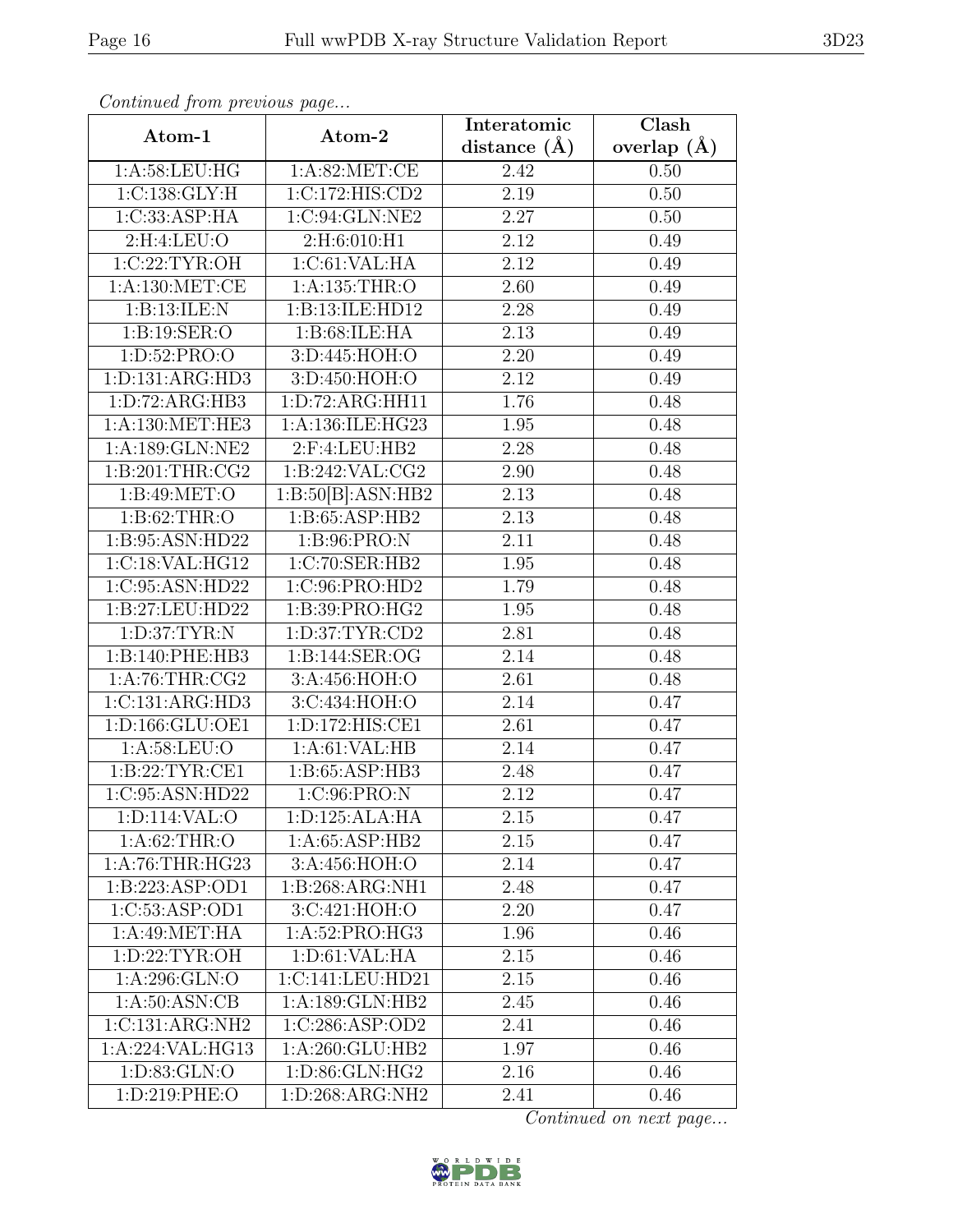| Continued from previous page |                                       | Interatomic       | Clash           |  |
|------------------------------|---------------------------------------|-------------------|-----------------|--|
| Atom-1                       | Atom-2                                | distance $(A)$    | overlap $(\AA)$ |  |
| 1:C:213:LEU:HD23             | 1:C:297:LEU:HD12                      | 1.97              | 0.46            |  |
| 1:C:72:ARG:HG3               | 1:C:72:ARG:HH11                       | 1.77              | 0.46            |  |
| 1:B:231:ASN:HB3              | 1:B:241:GLN:HE22                      | 1.81              | 0.45            |  |
| 1:B:94:GLN:HB2               | 1:D:46:SER:OG                         | $\overline{2}.16$ | 0.45            |  |
| 1: D: 207: TRP: CD2          | 1:D:285:GLU:HB3                       | 2.52              | 0.45            |  |
| 1: A:219: PHE:O              | 1:A:268:ARG:NH2                       | 2.49              | 0.45            |  |
| 1: B:49: MET:O               | 1:B:50[A]:ASN:HB2                     | 2.16              | 0.45            |  |
| $1:C:207$ :TRP:CD2           | 1:C:285:GLU:HB3                       | 2.52              | 0.45            |  |
| 1:B:93:LEU:HD11              | 1:D:189:GLN:HE22                      | 1.81              | 0.45            |  |
| 1:A:231:ASN:HB3              | 1:A:241:GLN:HE22                      | 1.82              | 0.45            |  |
| 1: B:96: PRO:HB3             | 1:D:189:GLN:HB3                       | 1.97              | 0.45            |  |
| 1:C:219:PHE:O                | 1:C:268:ARG:NH2                       | 2.41              | 0.45            |  |
| 1:B:58:LEU:O                 | 1:B:61:VAL:HB                         | 2.17              | 0.45            |  |
| 1:C:190:VAL:CA               | 2:E:1:02J:H4                          | 2.47              | 0.45            |  |
| 1:B:31:TRP:CD2               | 1: B:95: ASN:HB2                      | 2.52              | 0.45            |  |
| 1:C:31:TRP:CD2               | 1:C:95:ASN:HB2                        | 2.53              | 0.44            |  |
| 1: A:49: MET:O               | 1: A:49: MET:CG                       | 2.45              | 0.44            |  |
| 1:B:189:GLN:NE2              | 2:H:4:LEU:HB2                         | 2.32              | 0.44            |  |
| 1:C:2:CLY:CA                 | 1:C:214:ASN:HD21                      | 2.14              | 0.44            |  |
| 1:D:95:ASN:HD22              | 1:D:96:PRO:N                          | 2.15              | 0.44            |  |
| 1:B:76:THR:OG1               | 1:B:92:SER:HB3                        | 2.17              | 0.44            |  |
| 1:C:190:VAL:HA               | 2:E:1:02J:H4                          | 1.99              | 0.44            |  |
| 1:B:50[A]:ASN:ND2            | 3:B:455:HOH:O                         | 2.50              | 0.44            |  |
| 1:C:12:LYS:C                 | 1:C:13:ILE:HD12                       | 2.37              | 0.44            |  |
| 1:B:219:PHE:O                | $1:B:268:A\overline{\mathrm{RG:NH2}}$ | 2.51              | 0.43            |  |
| 1:B:40:ARG:C                 | 1:B:42:VAL:N                          | 2.71              | 0.43            |  |
| 1:D:50:ASN:HD22              | 1: D:50: ASN: HA                      | 1.60              | 0.43            |  |
| 1:B:40:ARG:C                 | 1:B:42:VAL:H                          | 2.22              | 0.43            |  |
| 1:A:223:ASP:OD1              | 1:A:268:ARG:NH1                       | 2.51              | 0.43            |  |
| 1:D:223:ASP:OD2              | 1: D: 223: ASP: N                     | 2.46              | 0.43            |  |
| 1: A: 153: THR:O             | 1: A: 153: THR: CG2                   | 2.62              | 0.43            |  |
| 1:C:223:ASP:OD2              | 1:C:223:ASP:N                         | 2.46              | 0.43            |  |
| 1:C:46:SER:OG                | 1:C:46:SER:O                          | 2.32              | 0.43            |  |
| 1: B:45: SER:O               | 1:B:48:ASN:ND2                        | 2.52              | 0.43            |  |
| 1: D: 231: ASN: HB3          | 1: D:241: GLN: HE22                   | 1.83              | 0.43            |  |
| 1: A:95: ASN: C              | 1: A:95: ASN:ND2                      | 2.70              | 0.43            |  |
| 1:C:83:GLN:O                 | 1:C:86:GLN:HG2                        | 2.18              | 0.43            |  |
| 1:D:13:ILE:HD12              | 1:D:13:ILE:N                          | 2.33              | 0.43            |  |
| 1:B:163:HIS:HE1              | 1:B:172:HIS:HB3                       | 1.84              | 0.43            |  |
| 1:C:95:ASN:HA                | 1:C:96:PRO:HD2                        | 1.83              | 0.43            |  |
| 1:D:40:ARG:HD3               | 1: D:85: CYS:HA                       | 2.01              | 0.43            |  |

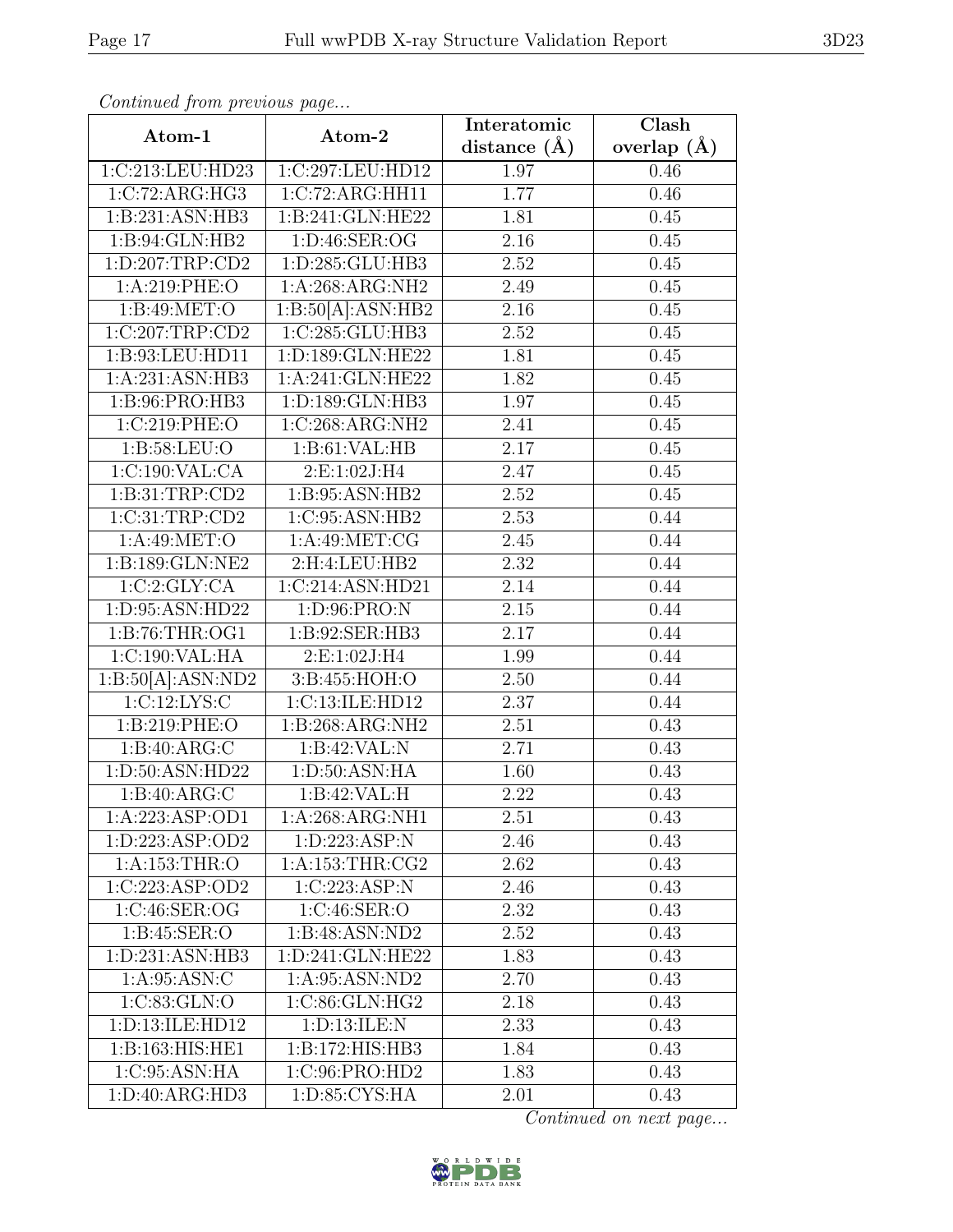| Continueu from pretious page    |                     | Interatomic       | Clash           |  |
|---------------------------------|---------------------|-------------------|-----------------|--|
| Atom-1                          | Atom-2              | distance $(A)$    | overlap $(\AA)$ |  |
| 1:B:40:ARG:HD3                  | 1:B:85:CYS:HA       | 2.01              | 0.43            |  |
| 1:D:285:GLU:OE2                 | 1:D:287:GLU:HB2     | 2.19              | 0.42            |  |
| 1:B:163:HIS:CE1                 | 1:B:172:HIS:HB3     | 2.53              | 0.42            |  |
| 1:C:7:VAL:HG13                  | 1:C:113:THR:CG2     | 2.48              | 0.42            |  |
| 1: B: 153: THR:O                | 1: B: 153: THR: CG2 | 2.66              | 0.42            |  |
| 1:B:82:MET:HE3                  | 1: B:82: MET:HB2    | 1.87              | 0.42            |  |
| 1: D: 195: VAL: HB              | 3:D:436:HOH:O       | 2.20              | 0.42            |  |
| 1: D: 138: GLY: H               | 1: D: 172: HIS: HD2 | 1.66              | 0.42            |  |
| 1:A:22:TYR:CE1                  | 1:A:65:ASP:HB3      | 2.55              | 0.42            |  |
| 1:B:273:PHE:CD1                 | 1:B:282:CYS:HA      | 2.55              | 0.42            |  |
| 1:B:95:ASN:ND2                  | 1: B:95: ASN: C     | 2.73              | 0.42            |  |
| 1:A:82:MET:HB2                  | 1: A:82: MET:HE3    | 1.90              | 0.42            |  |
| 1:D:113:THR:O                   | 1:D:149:GLY:HA2     | 2.20              | 0.42            |  |
| 1:D:213:LEU:HD23                | 1:D:297:LEU:HD12    | 2.02              | 0.42            |  |
| 1:A:11:SER:HB3                  | 1:C:14:GLU:OE1      | 2.19              | 0.42            |  |
| 1:B:79:SER:HA                   | 1:C:221:GLN:NE2     | 2.35              | 0.42            |  |
| 1:B:99:PRO:O                    | 1:B:101:TYR:HD1     | $\overline{2.03}$ | 0.42            |  |
| 1: B:49: MET:O                  | 1:B:50[B]:ASN:CB    | 2.67              | 0.42            |  |
| 1:D:18:VAL:HG12                 | 1:D:70:SER:HB2      | 2.02              | 0.42            |  |
| 1:B:205:ILE:HG22                | 1:B:248:LEU:HD22    | 2.02              | 0.41            |  |
| 1:C:46:SER:O                    | 1:C:47:SER:HB2      | 2.20              | 0.41            |  |
| 1:B:231:ASN:HD21                | 1:B:242:VAL:N       | 2.10              | 0.41            |  |
| 1: D: 31: TRP: CD2              | 1: D:95: ASN:HB2    | 2.55              | 0.41            |  |
| 1:B:242:VAL:HG21                | 1:B:263:LEU:HD21    | 2.02              | 0.41            |  |
| 1: C: 113: THR:O                | 1:C:149:GLY:HA2     | 2.20              | 0.41            |  |
| 1:D:231:ASN:HD21                | 1:D:242:VAL:HG23    | 1.85              | 0.41            |  |
| 1:A:273:PHE:CD1                 | 1:A:282:CYS:HA      | 2.55              | 0.41            |  |
| 1:C:138:GLY:N                   | 1:C:172:HIS:HD2     | 2.07              | 0.41            |  |
| 1:C:37:TYR:N                    | 1:C:37:TYR:CD2      | 2.88              | 0.41            |  |
| 1: D:25: MET:SD                 | 2:G:6:010:C         | 2.97              | 0.41            |  |
| 1: D: 53: ASP: O                | 1:D:57:LEU:HD22     | 2.21              | 0.41            |  |
| 1: A:30: LEU:O                  | 1:A:36:VAL:HA       | 2.21              | 0.41            |  |
| 1:B:231:ASN:HB3                 | 1:B:241:GLN:NE2     | 2.36              | 0.41            |  |
| 1:B:231:ASN:ND2                 | 1:B:242:VAL:H       | 2.12              | 0.40            |  |
| 1: D:25: MET:HA                 | 2:G:6:010:C4        | 2.52              | 0.40            |  |
| 1:C:25:MET:HA                   | 2: E: 6:010: C2     | 2.52              | 0.40            |  |
| $1: D: 161: TYR: \overline{OH}$ | 1:D:163:HIS:HD2     | 2.05              | 0.40            |  |
| 1:D:95:ASN:HA                   | 1:D:96:PRO:HD2      | 1.89              | 0.40            |  |

There are no symmetry-related clashes.

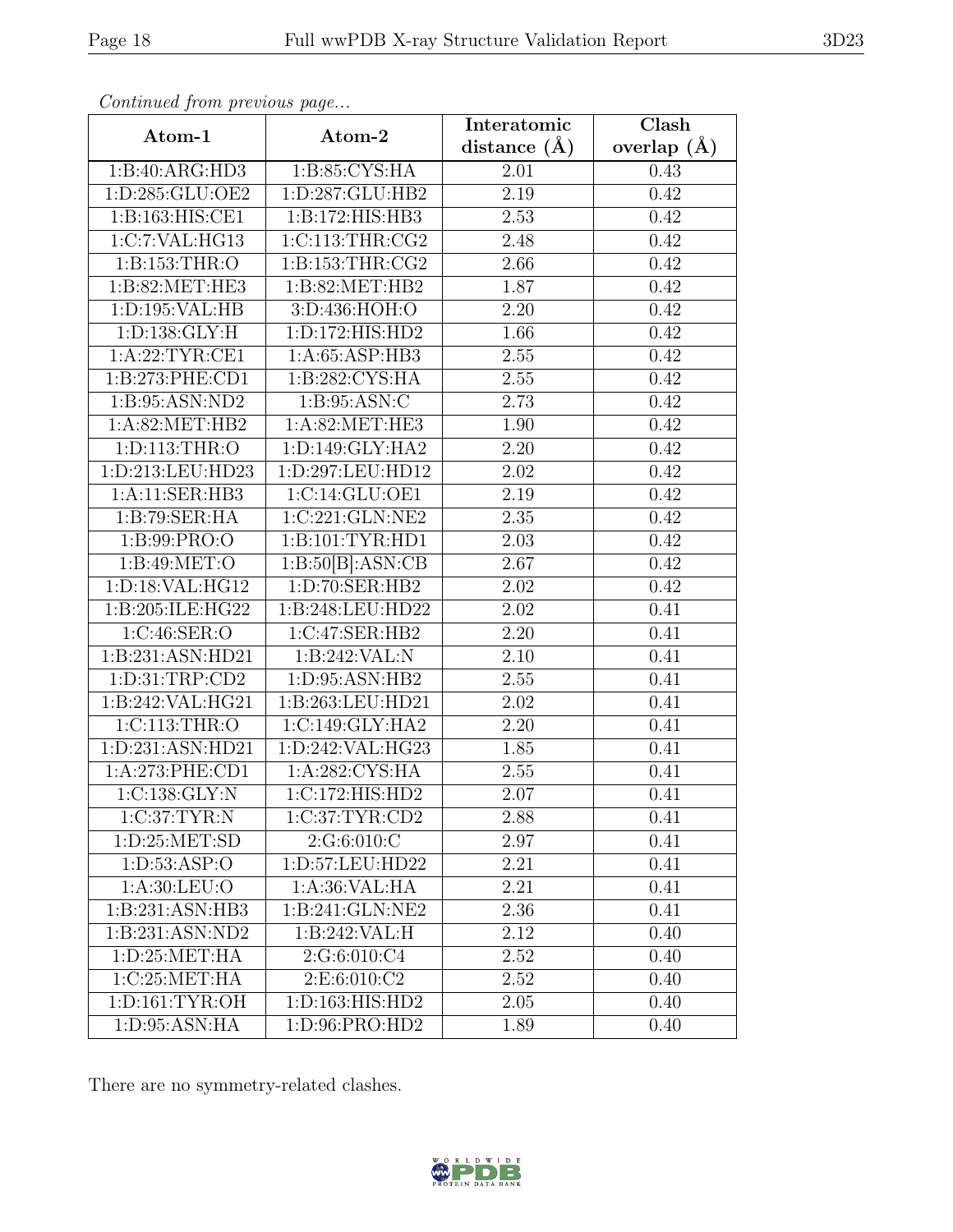## 5.3 Torsion angles  $(i)$

#### 5.3.1 Protein backbone (i)

In the following table, the Percentiles column shows the percent Ramachandran outliers of the chain as a percentile score with respect to all X-ray entries followed by that with respect to entries of similar resolution.

The Analysed column shows the number of residues for which the backbone conformation was analysed, and the total number of residues.

| Mol                         | Chain        | Analysed        | Favoured   | Allowed        | Outliers       | Percentiles    |                 |
|-----------------------------|--------------|-----------------|------------|----------------|----------------|----------------|-----------------|
|                             | A            | 295/302 (98%)   | 280 (95%)  | 12 (4%)        | $3(1\%)$       | 15             | 28              |
|                             | B            | $300/302$ (99%) | 276 (92%)  | 15(5%)         | $9(3\%)$       | $\overline{4}$ | $6\phantom{.}6$ |
| 1                           | $\rm C$      | 296/302 (98%)   | 272 (92%)  | 22(7%)         | $2(1\%)$       | 22             | 39              |
| 1                           | D            | 297/302 (98%)   | 272 (92%)  | 21(7%)         | $4(1\%)$       | 12             | 21              |
| $\mathcal{D}_{\mathcal{L}}$ | Ε            | $1/6$ (17%)     | $1(100\%)$ | $\theta$       | $\theta$       | 100            | 100             |
| $\mathcal{D}_{\mathcal{L}}$ | $\mathbf{F}$ | $1/6$ (17%)     | $1(100\%)$ | $\Omega$       | $\theta$       | 100            | 100             |
| $\mathcal{D}_{\mathcal{L}}$ | G            | $1/6$ (17%)     | $1(100\%)$ | $\overline{0}$ | $\overline{0}$ | 100            | 100             |
| $\mathcal{D}_{\mathcal{L}}$ | Η            | $1/6$ (17%)     | $1(100\%)$ | $\Omega$       | $\theta$       | 100            | 100             |
| All                         | All          | 1192/1232 (97%) | 1104 (93%) | $70(6\%)$      | $18(2\%)$      | 11             | 18              |

All (18) Ramachandran outliers are listed below:

| Mol            | Chain                   | Res          | Type                    |
|----------------|-------------------------|--------------|-------------------------|
| 1              | Β                       | 46           | $\overline{\text{SER}}$ |
| $\mathbf 1$    | B                       | 50[A]        | <b>ASN</b>              |
| $\overline{1}$ | $\overline{\mathrm{B}}$ | 50[B]        | <b>ASN</b>              |
| $\overline{1}$ | $\boldsymbol{B}$        | 299          | <b>GLY</b>              |
| $\mathbf 1$    | $\overline{\rm C}$      | 47           | <b>SER</b>              |
| 1              | $\overline{D}$          | 235          | <b>MET</b>              |
| $\mathbf{1}$   | $\boldsymbol{B}$        | $\mathbf{1}$ | $\operatorname{SER}$    |
| $\mathbf{1}$   | $\overline{D}$          | 47           | $\overline{\text{SER}}$ |
| $\mathbf{1}$   | $\overline{B}$          | 41           | <b>HIS</b>              |
| $\mathbf 1$    | $\overline{\rm A}$      | 154          | <b>GLY</b>              |
| 1              | $\boldsymbol{B}$        | 153          | <b>THR</b>              |
| $\overline{1}$ | $\overline{A}$          | 153          | <b>THR</b>              |
| $\mathbf 1$    | $\overline{\mathrm{B}}$ | 274          | <b>GLN</b>              |
| $\mathbf{1}$   | $\overline{A}$          | 235          | <b>MET</b>              |
| $\mathbf{1}$   | $\overline{\mathrm{B}}$ | 195          | <b>VAL</b>              |
| $\mathbf 1$    | $\overline{D}$          | 275          | <b>GLY</b>              |
| $\overline{1}$ | $\overline{C}$          | 160          | VAL                     |

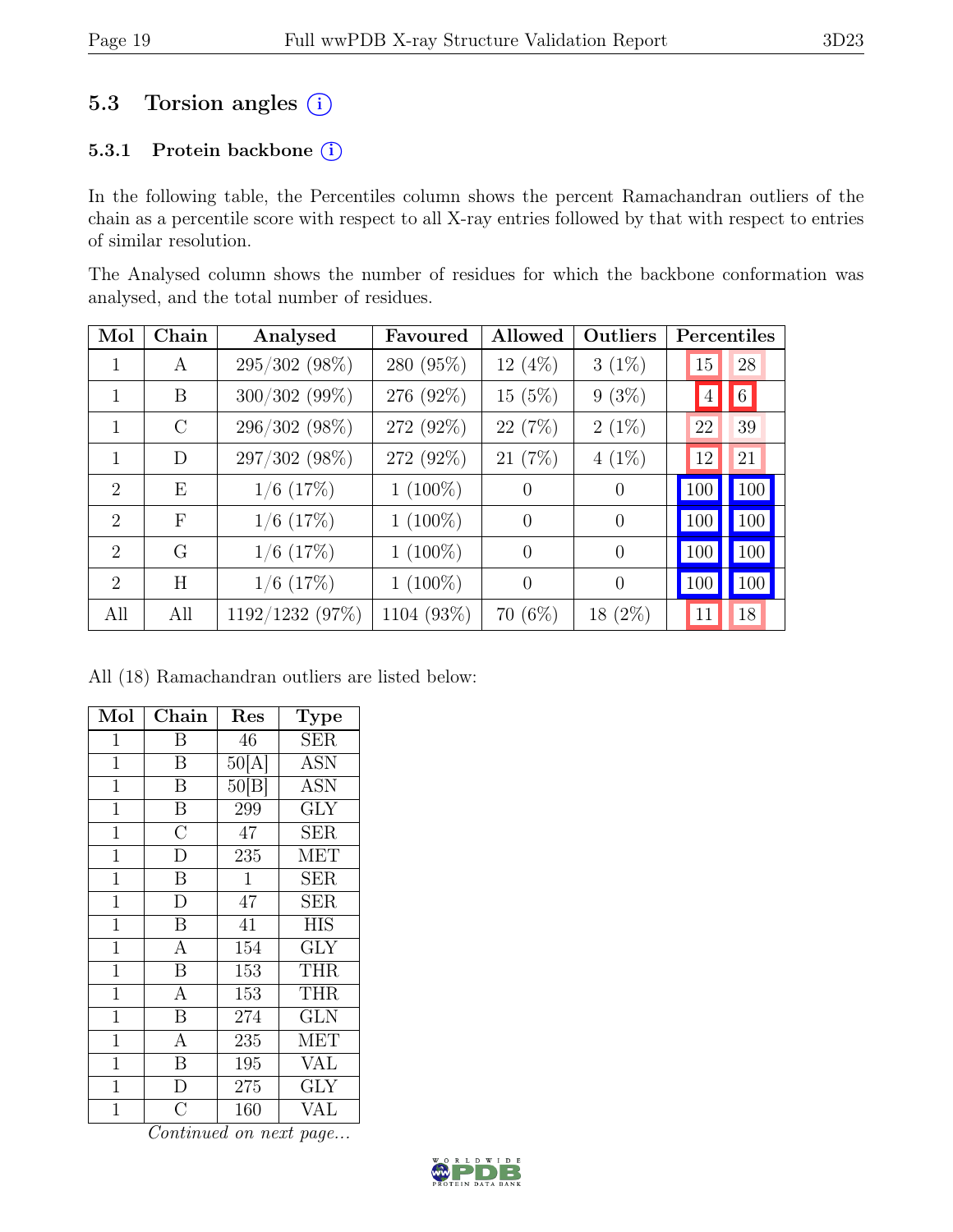Continued from previous page...

| ${\rm Chain}$ | Res | pe. |
|---------------|-----|-----|
|               |     |     |

#### 5.3.2 Protein sidechains (i)

In the following table, the Percentiles column shows the percent sidechain outliers of the chain as a percentile score with respect to all X-ray entries followed by that with respect to entries of similar resolution.

The Analysed column shows the number of residues for which the sidechain conformation was analysed, and the total number of residues.

| Mol                         | Chain         | Analysed        | Rotameric | Outliers  | Percentiles                        |    |
|-----------------------------|---------------|-----------------|-----------|-----------|------------------------------------|----|
|                             | A             | 254/258 (98%)   | 226 (89%) | 28 (11%)  | 6                                  | 12 |
| 1                           | B             | 259/258 (100%)  | 232 (90%) | 27 (10%)  |                                    | 13 |
| 1                           | $\mathcal{C}$ | $255/258$ (99%) | 232 (91%) | 23 (9%)   | 9                                  | 19 |
| 1                           | D             | 255/258 (99%)   | 232 (91%) | 23 (9%)   | 9                                  | 19 |
| $\mathcal{D}_{\mathcal{L}}$ | E             | $2/2$ (100%)    | $1(50\%)$ | $1(50\%)$ | $\vert 0 \vert$<br>$\vert 0 \vert$ |    |
| $\overline{2}$              | $\mathbf{F}$  | $2/2$ (100%)    | $1(50\%)$ | $1(50\%)$ | $\vert 0 \vert$<br>$\vert 0 \vert$ |    |
| $\mathcal{D}_{\mathcal{L}}$ | G             | $2/2$ (100%)    | $1(50\%)$ | $1(50\%)$ | $\vert 0 \vert$<br>$\vert 0 \vert$ |    |
| $\overline{2}$              | H             | $2/2$ (100%)    | $1(50\%)$ | $1(50\%)$ | $\overline{0}$                     |    |
| All                         | All           | 1031/1040 (99%) | 926 (90%) | 105 (10%) |                                    | 14 |

All (105) residues with a non-rotameric sidechain are listed below:

| Mol            | Chain | Res            | Type       |
|----------------|-------|----------------|------------|
| $\overline{1}$ | B     | 0              | <b>SER</b> |
| $\mathbf 1$    | B     | 3              | ILE        |
| $\overline{1}$ | B     | $\overline{8}$ | <b>SER</b> |
| $\overline{1}$ | B     | 25             | <b>MET</b> |
| $\overline{1}$ | B     | 36             | <b>VAL</b> |
| $\mathbf{1}$   | B     | 45             | <b>SER</b> |
| $\overline{1}$ | B     | 55             | <b>SER</b> |
| $\overline{1}$ | B     | 57             | <b>LEU</b> |
| $\mathbf{1}$   | B     | 58             | LEU        |
| 1              | B     | 62             | <b>THR</b> |
| 1              | В     | 72             | $\rm{ARG}$ |
| 1              | B     | 77             | VAL        |
| 1              | B     | 78             | VAL        |
| 1              | В     | 86             | GLN        |

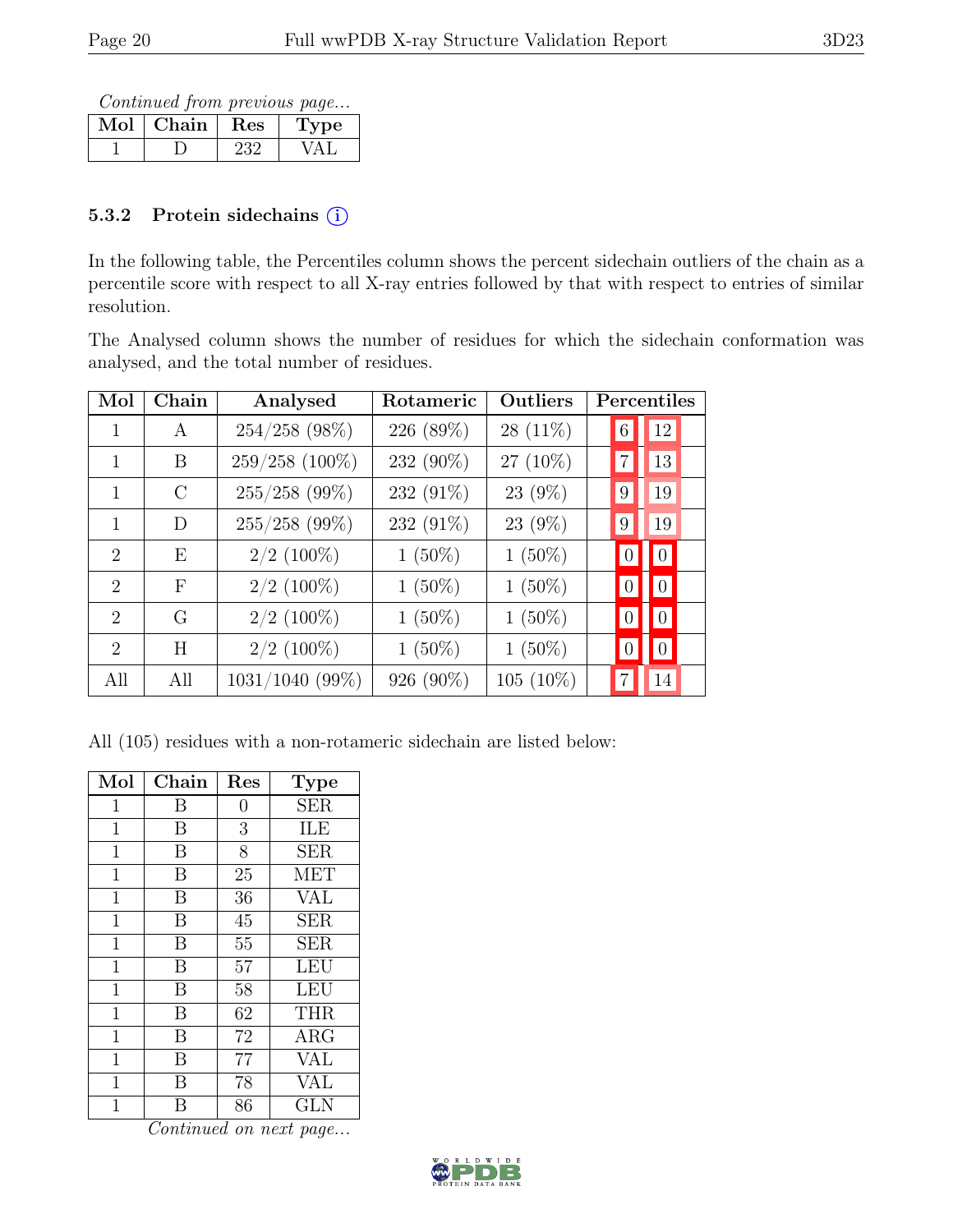| $\overline{\text{Mol}}$ | Chain                               | Res              | contenuou prom procto do pago<br>$\mathrm{\overline{Type}}$ |
|-------------------------|-------------------------------------|------------------|-------------------------------------------------------------|
| $\mathbf{1}$            | $\overline{B}$                      | 94               | GLN                                                         |
| $\mathbf{1}$            | $\boldsymbol{B}$                    | $\overline{95}$  | ASN                                                         |
| $\overline{1}$          | $\overline{\mathrm{B}}$             | 123              | $\overline{\text{GLN}}$                                     |
| $\mathbf{1}$            | $\boldsymbol{B}$                    | $\overline{1}37$ | <b>LYS</b>                                                  |
| $\overline{1}$          | $\overline{\mathrm{B}}$             | 167              | LEU                                                         |
| $\mathbf{1}$            | $\overline{\mathrm{B}}$             | 169              | THR                                                         |
| $\overline{1}$          | $\boldsymbol{B}$                    | 193              | LEU                                                         |
| $\mathbf{1}$            | $\overline{\mathrm{B}}$             | 208              | LEU                                                         |
| $\mathbf{1}$            | $\bar{\text{B}}$                    | 213              | LEU                                                         |
| $\overline{1}$          | $\overline{\mathbf{B}}$             | 260              | $\overline{\text{GLU}}$                                     |
| $\mathbf 1$             | B                                   | $276\,$          | ARG                                                         |
| $\overline{1}$          | $\overline{\mathrm{B}}$             | 282              | $\overline{\text{CYS}}$                                     |
| $\overline{1}$          | $\overline{\mathbf{B}}$             | 295              | GLN                                                         |
| $\mathbf 1$             | $\overline{A}$                      | $\overline{3}$   | <b>ILE</b>                                                  |
| $\mathbf{1}$            | $\overline{A}$                      | $25\,$           | <b>MET</b>                                                  |
| $\overline{1}$          | $\overline{A}$                      | $\overline{27}$  | LEU                                                         |
| $\overline{1}$          | $\frac{\overline{A}}{\overline{A}}$ | $\overline{36}$  | $\overline{\text{VAL}}$                                     |
| $\mathbf{1}$            |                                     | 45               | <b>SER</b>                                                  |
| $\mathbf{1}$            | $\overline{A}$                      | $\overline{55}$  | <b>SER</b>                                                  |
| $\mathbf{1}$            | $\overline{A}$                      | $\overline{57}$  | <b>LEU</b>                                                  |
| $\mathbf{1}$            | $\frac{1}{A}$                       | 58               | <b>LEU</b>                                                  |
| $\overline{1}$          | $\overline{A}$                      | $\overline{62}$  | <b>THR</b>                                                  |
| $\mathbf{1}$            | $\frac{\overline{A}}{\overline{A}}$ | $72\,$           | $\rm{ARG}$                                                  |
| $\mathbf{1}$            |                                     | $\overline{77}$  | $\overline{\text{VAL}}$                                     |
| $\mathbf{1}$            | $\overline{A}$                      | 78               | <b>VAL</b>                                                  |
| $\overline{1}$          | $\overline{A}$                      | $95\,$           | <b>ASN</b>                                                  |
| $\mathbf{1}$            | $\overline{A}$                      | 105              | <b>ASN</b>                                                  |
| $\mathbf 1$             | $\overline{A}$                      | 115              | LEU                                                         |
| $\overline{1}$          | $\overline{\rm A}$                  | 123              | $\overline{\text{GLN}}$                                     |
| 1                       | А                                   | 130              | <b>MET</b>                                                  |
| $\mathbf 1$             | $\overline{A}$                      | 137              | <b>LYS</b>                                                  |
| $\mathbf{1}$            | $\overline{A}$                      | 167              | LEU                                                         |
| $\mathbf 1$             | $\overline{A}$                      | 169              | $\overline{\text{THR}}$                                     |
| $\mathbf{1}$            | $\overline{A}$                      | 193              | LEU                                                         |
| $\mathbf{1}$            | $\overline{A}$                      | 208              | LEU                                                         |
| $\overline{1}$          | $\frac{\overline{A}}{\overline{A}}$ | $2\overline{13}$ | LEU                                                         |
| $\mathbf 1$             |                                     | 260              | $\overline{\text{GLU}}$                                     |
| $\mathbf{1}$            | $\overline{A}$                      | 276              | $\rm{ARG}$                                                  |
| $\mathbf{1}$            | $\overline{A}$                      | 282              | $\overline{\text{CYS}}$                                     |
| $\mathbf{1}$            | $\overline{A}$                      | 295              | $\overline{\text{GLN}}$                                     |
| $\overline{1}$          | $\overline{A}$                      | 300              | $\overline{\text{VAL}}$                                     |
| $\mathbf 1$             | $\overline{\rm C}$                  | 27               | LEU                                                         |

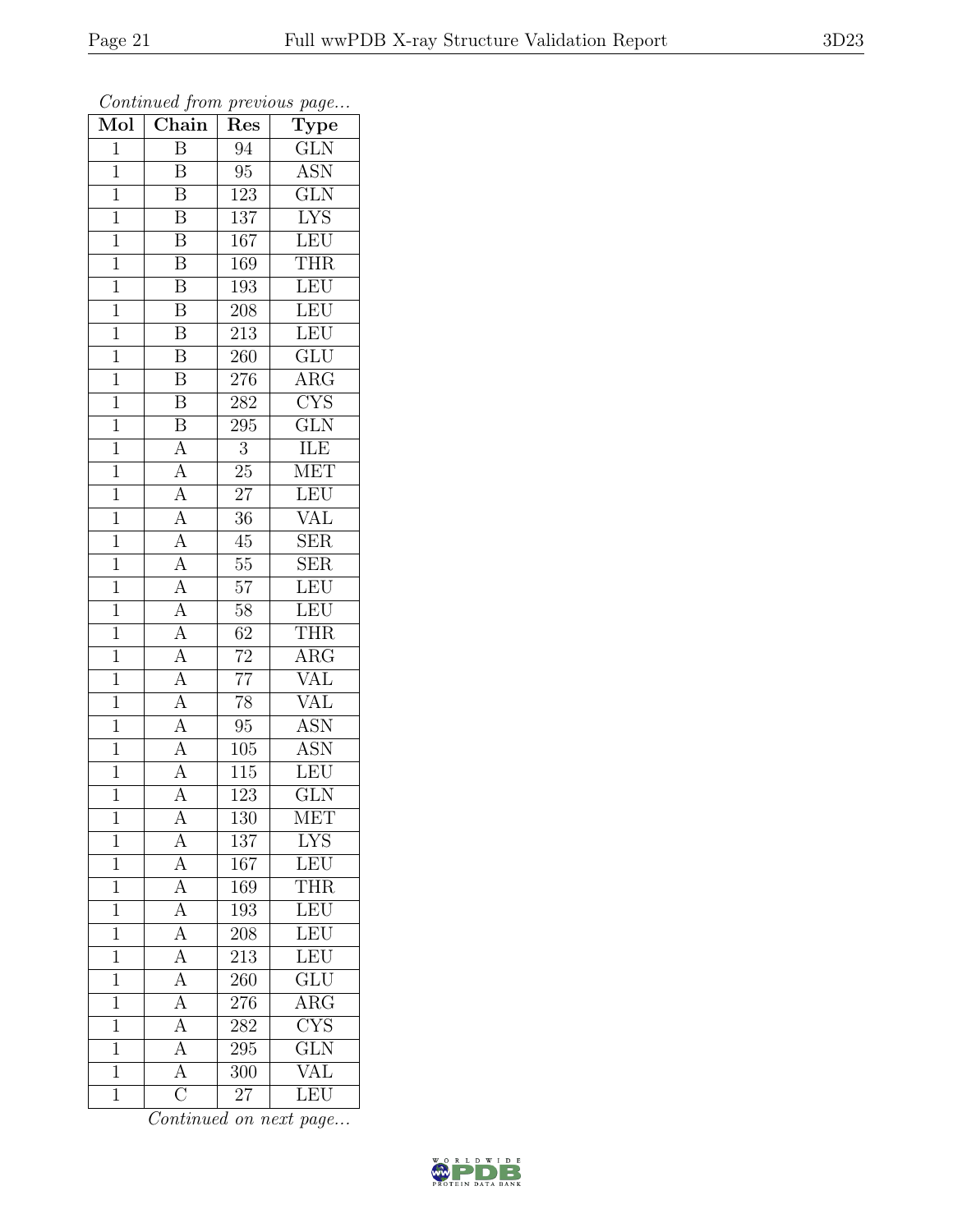| Mol            | $\overline{\text{Chain}}$                                                                     | Res              | $r \sim \mathcal{I} \sim \mathcal{I}$<br>Type |  |
|----------------|-----------------------------------------------------------------------------------------------|------------------|-----------------------------------------------|--|
| $\mathbf{1}$   |                                                                                               | 48               | <b>ASN</b>                                    |  |
| $\mathbf{1}$   |                                                                                               | $57\,$           | LEU                                           |  |
| $\mathbf{1}$   |                                                                                               | $\overline{72}$  | $\overline{\text{ARG}}$                       |  |
| $\overline{1}$ |                                                                                               | $\overline{76}$  | <b>THR</b>                                    |  |
| $\overline{1}$ |                                                                                               | $\overline{77}$  | $\overline{\text{VAL}}$                       |  |
| $\mathbf 1$    |                                                                                               | 89               | LEU                                           |  |
| $\mathbf{1}$   |                                                                                               | $95\,$           | <b>ASN</b>                                    |  |
| $\overline{1}$ |                                                                                               | 105              | <b>ASN</b>                                    |  |
| $\overline{1}$ |                                                                                               | 106              |                                               |  |
| $\overline{1}$ |                                                                                               | $\overline{107}$ | $\frac{\text{VAL}}{\text{LYS}}$               |  |
| $\mathbf{1}$   |                                                                                               | 119              | <b>ASN</b>                                    |  |
| $\overline{1}$ |                                                                                               | $\overline{131}$ | $\overline{\rm{ARG}}$                         |  |
| $\mathbf{1}$   |                                                                                               | 153              | <b>THR</b>                                    |  |
| $\overline{1}$ |                                                                                               | 167              | LEU                                           |  |
| $\mathbf{1}$   |                                                                                               | 197              | $\overline{\rm ASP}$                          |  |
| $\mathbf 1$    |                                                                                               | 208              | LEU                                           |  |
| $\overline{1}$ |                                                                                               | $\overline{213}$ | LEU                                           |  |
| $\mathbf{1}$   |                                                                                               | 224              | <b>VAL</b>                                    |  |
| $\overline{1}$ |                                                                                               | 235              | MET                                           |  |
| $\mathbf{1}$   |                                                                                               | 253              | $\overline{\text{SER}}$                       |  |
| $\mathbf{1}$   |                                                                                               | 276              | $\rm{ARG}$                                    |  |
| $\mathbf{1}$   |                                                                                               | 295              | $\overline{\text{GLN}}$                       |  |
| $\mathbf{1}$   |                                                                                               | 13               | <b>ILE</b>                                    |  |
| $\overline{1}$ |                                                                                               | $\overline{27}$  | LEU                                           |  |
| $\overline{1}$ |                                                                                               | $\overline{57}$  | LEU                                           |  |
| $\mathbf{1}$   |                                                                                               | 63               | LEU                                           |  |
| $\overline{1}$ |                                                                                               | $\overline{72}$  | $\overline{\text{ARG}}$                       |  |
| $\overline{1}$ | $\overline{\rm D}$                                                                            | $\overline{77}$  | <b>VAL</b>                                    |  |
| $\overline{1}$ | $\overline{\rm D}$                                                                            | $\overline{89}$  | LEU                                           |  |
| 1              | $\mathbf{D}$                                                                                  | 95               | ASN                                           |  |
| $\mathbf 1$    | $\overline{D}$                                                                                | 105              | ASN                                           |  |
| $\mathbf{1}$   |                                                                                               | 107              | $\overline{\text{LYS}}$                       |  |
| $\overline{1}$ | $\overline{\rm D}$                                                                            | 119              | <b>ASN</b>                                    |  |
| $\mathbf 1$    | $\overline{\rm D}$                                                                            | 131              | $\overline{\text{ARG}}$                       |  |
| $\mathbf{1}$   | $\overline{D}$                                                                                | 153              | THR                                           |  |
| $\mathbf{1}$   |                                                                                               | 167              | LEU                                           |  |
| $\mathbf{1}$   | $\overline{\rm D}$                                                                            | 195              | VAL                                           |  |
| $\mathbf{1}$   | $\overline{\rm D}$                                                                            | 197              | <b>ASP</b>                                    |  |
| $\mathbf{1}$   | $\overline{D}$                                                                                | 208              | LEU                                           |  |
| $\mathbf 1$    | $\overline{D}$                                                                                | 213              | LEU                                           |  |
| $\mathbf{1}$   | $\overline{\rm D}$                                                                            | 224              | $\overline{\text{VAL}}$                       |  |
| $\mathbf{1}$   | $\overline{\rm D}$                                                                            | 235              | <b>MET</b>                                    |  |
|                | $\overline{\rm D}$<br>$\frac{\overline{D}}{\overline{D}}$<br>$\overline{D}$<br>$\overline{D}$ |                  |                                               |  |

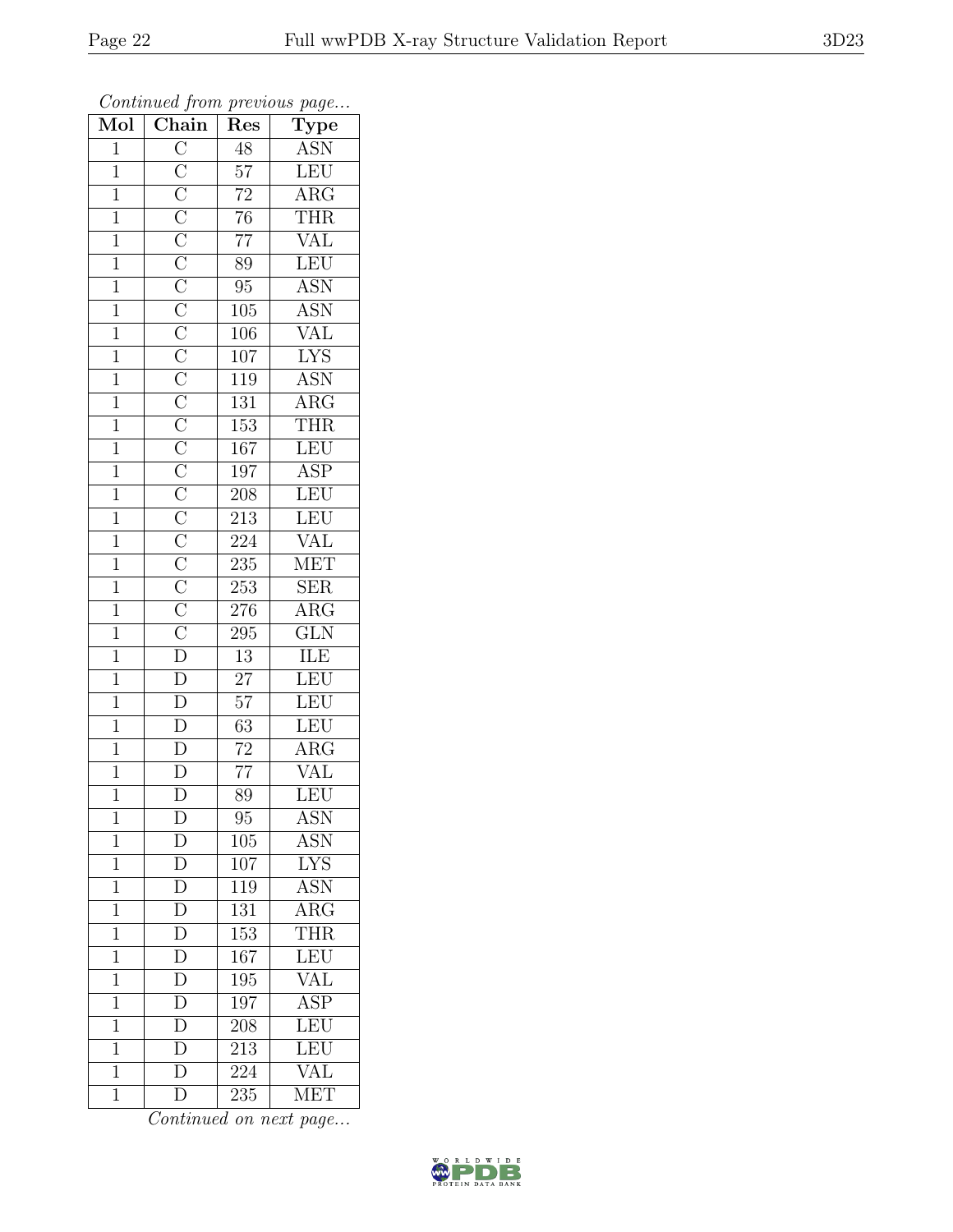Continued from previous page...

| Mol            | Chain | Res              | <b>Type</b> |
|----------------|-------|------------------|-------------|
|                |       | 253              | <b>SER</b>  |
|                | D     | 276              | ARG         |
|                | D     | $\overline{295}$ | <b>GLN</b>  |
| $\overline{2}$ | H     |                  | <b>LEU</b>  |
| $\overline{2}$ | F     |                  | <b>LEU</b>  |
| $\overline{2}$ | E     |                  | <b>LEU</b>  |
| $\mathfrak{D}$ | G     |                  | <b>LEU</b>  |

Some sidechains can be flipped to improve hydrogen bonding and reduce clashes. All (53) such sidechains are listed below:

| Mol            | Chain                               | Res              | Type                      |  |
|----------------|-------------------------------------|------------------|---------------------------|--|
| $\overline{1}$ | $\overline{\mathrm{B}}$             | $\overline{48}$  | <b>ASN</b>                |  |
| $\overline{1}$ | $\overline{\mathrm{B}}$             | $\overline{86}$  | $\overline{\text{GLN}}$   |  |
| $\overline{1}$ | $\overline{\mathbf{B}}$             | 94               | $\overline{\text{GLN}}$   |  |
| $\overline{1}$ | $\overline{\mathrm{B}}$             | $\overline{95}$  | $\overline{\text{ASN}}$   |  |
| $\overline{1}$ | $\overline{\mathrm{B}}$             | 123              | $\overline{\text{GLN}}$   |  |
| $\overline{1}$ | $\overline{\mathrm{B}}$             | 172              | $\overline{\text{HIS}}$   |  |
| $\overline{1}$ | $\overline{\mathrm{B}}$             | 189              | $\overline{\text{GLN}}$   |  |
| $\overline{1}$ | $\overline{\mathrm{B}}$             | 214              | <b>ASN</b>                |  |
| $\overline{1}$ | $\overline{\mathrm{B}}$             | $\overline{221}$ | $\overline{\text{GLN}}$   |  |
| $\overline{1}$ | $\overline{\mathrm{B}}$             | $\overline{231}$ | <b>ASN</b>                |  |
| $\overline{1}$ | $\overline{\mathrm{B}}$             | 237              | <b>ASN</b>                |  |
| $\overline{1}$ | $\overline{\mathrm{B}}$             | $\overline{241}$ | $\overline{\text{GLN}}$   |  |
| $\mathbf 1$    | $\overline{\mathrm{B}}$             | 277              | $\overline{\text{GLN}}$   |  |
| $\overline{1}$ | $\overline{\mathbf{B}}$             | $\overline{295}$ | $\overline{\text{GLN}}$   |  |
| $\overline{1}$ | $\overline{A}$                      | $\overline{86}$  | $\overline{\text{GLN}}$   |  |
| $\overline{1}$ | $\overline{A}$                      | $\overline{95}$  | <b>ASN</b>                |  |
| $\overline{1}$ | $\frac{\overline{A}}{\overline{A}}$ | $\overline{123}$ | $\overline{\text{GLN}}$   |  |
| $\overline{1}$ |                                     | 127              | <b>HIS</b>                |  |
| $\overline{1}$ | $\overline{A}$                      | 172              | $\overline{\rm HIS}$      |  |
| $\overline{1}$ | $\frac{\overline{A}}{\overline{A}}$ | 189              | <b>GLN</b>                |  |
| $\overline{1}$ |                                     | 221              | $\overline{\text{GLN}}$   |  |
| $\overline{1}$ | $\frac{\overline{A}}{\overline{A}}$ | $\overline{222}$ | <b>ASN</b>                |  |
| $\mathbf{1}$   |                                     | $\overline{231}$ | <b>ASN</b>                |  |
| $\overline{1}$ | $\overline{A}$                      | $\overline{237}$ | <b>ASN</b>                |  |
| $\overline{1}$ | $\frac{\overline{A}}{\overline{A}}$ | 241              | $\overline{\text{GLN}}$   |  |
| $\overline{1}$ |                                     | 277              | $\overline{\text{GLN}}$   |  |
| $\overline{1}$ | $\overline{A}$                      | 295              | $\overline{\text{GLN}}$   |  |
| $\overline{1}$ | $\frac{\overline{C}}{\overline{C}}$ | $\overline{41}$  | <b>HIS</b>                |  |
| $\overline{1}$ |                                     | $\overline{48}$  | $\overline{\mathrm{ASN}}$ |  |
| $\overline{1}$ |                                     | $\overline{86}$  | $\overline{\text{GLN}}$   |  |
| $\overline{1}$ | $\overline{\rm C}$                  | $\overline{95}$  | <b>ASN</b>                |  |

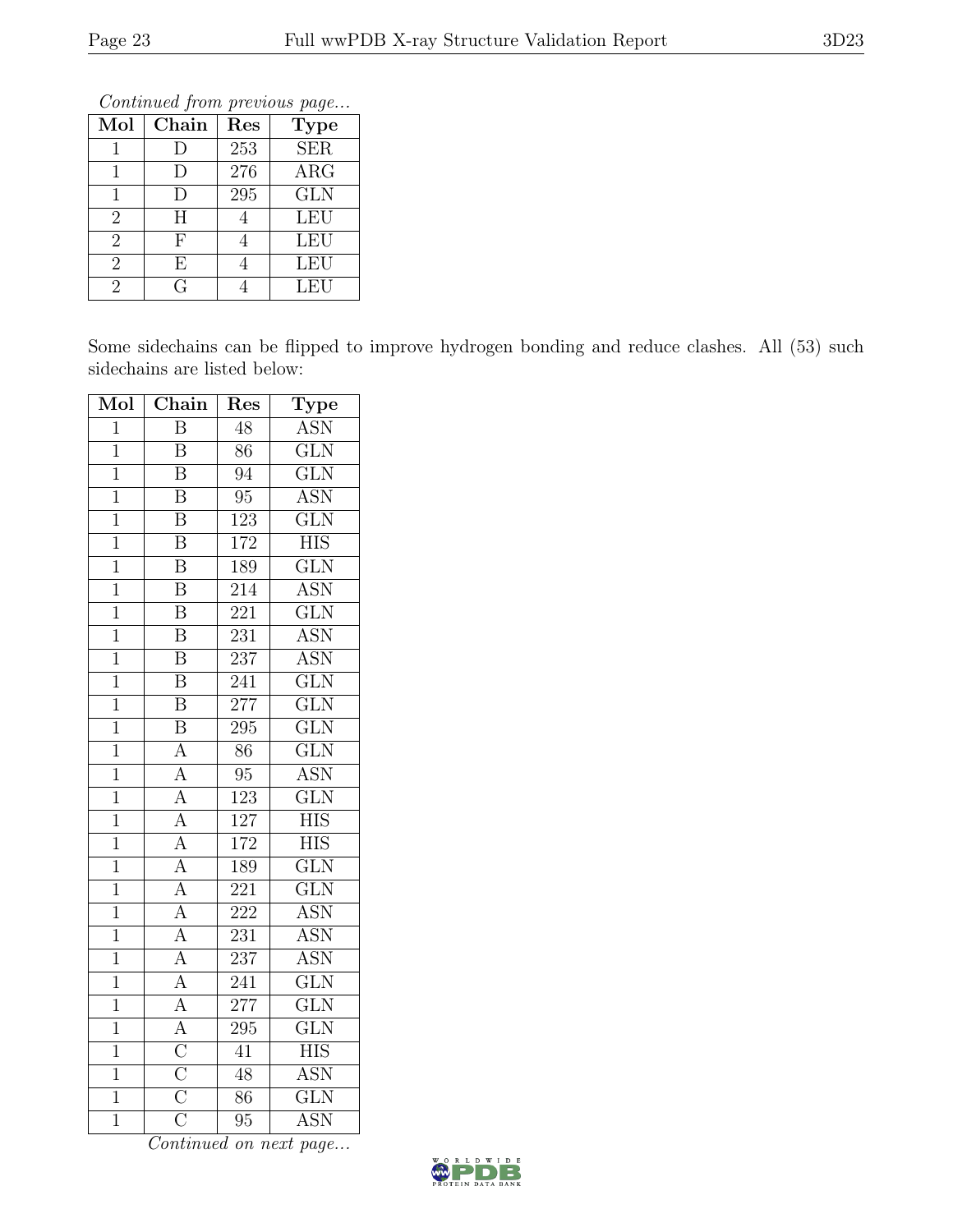| Mol            | Chain                                                                                                                        | Res              | Type                    |
|----------------|------------------------------------------------------------------------------------------------------------------------------|------------------|-------------------------|
| $\mathbf{1}$   | $\overline{\mathrm{C}}$                                                                                                      | 105              | <b>ASN</b>              |
| $\mathbf{1}$   |                                                                                                                              | 172              | <b>HIS</b>              |
| $\overline{1}$ |                                                                                                                              | 189              | <b>GLN</b>              |
| $\mathbf{1}$   |                                                                                                                              | 214              | <b>ASN</b>              |
| $\mathbf{1}$   |                                                                                                                              | 221              | $\overline{\text{GLN}}$ |
| $\overline{1}$ |                                                                                                                              | 222              | <b>ASN</b>              |
| $\overline{1}$ | $\overline{\frac{C}{C}}$ $\overline{\frac{C}{C}}$ $\overline{\frac{C}{C}}$ $\overline{\frac{C}{C}}$ $\overline{\frac{C}{D}}$ | 231              | <b>ASN</b>              |
| $\overline{1}$ |                                                                                                                              | 241              | <b>GLN</b>              |
| $\overline{1}$ |                                                                                                                              | $\overline{2}77$ | <b>GLN</b>              |
| $\overline{1}$ |                                                                                                                              | 41               | <b>HIS</b>              |
| $\overline{1}$ | $\overline{D}$                                                                                                               | $\overline{50}$  | <b>ASN</b>              |
| $\overline{1}$ | $\overline{D}$                                                                                                               | 95               | $\overline{ASN}$        |
| $\mathbf{1}$   | $\overline{D}$                                                                                                               | 105              | <b>ASN</b>              |
| $\mathbf{1}$   | $\overline{\rm D}$                                                                                                           | <sup>163</sup>   | <b>HIS</b>              |
| $\overline{1}$ | $\overline{D}$                                                                                                               | 172              | <b>HIS</b>              |
| $\mathbf{1}$   | $\frac{\overline{D}}{D}$                                                                                                     | 189              | <b>GLN</b>              |
| $\overline{1}$ |                                                                                                                              | 214              | <b>ASN</b>              |
| $\mathbf{1}$   | $\overline{D}$                                                                                                               | 221              | <b>GLN</b>              |
| $\mathbf{1}$   | $\overline{D}$                                                                                                               | 222              | <b>ASN</b>              |
| $\mathbf{1}$   | $\overline{D}$                                                                                                               | 231              | <b>ASN</b>              |
| $\overline{1}$ | $\overline{\rm D}$                                                                                                           | 241              | <b>GLN</b>              |
| $\overline{1}$ | $\overline{\rm D}$                                                                                                           | 277              | $\overline{\text{GLN}}$ |

#### 5.3.3 RNA  $(i)$

There are no RNA molecules in this entry.

## 5.4 Non-standard residues in protein, DNA, RNA chains (i)

8 non-standard protein/DNA/RNA residues are modelled in this entry.

In the following table, the Counts columns list the number of bonds (or angles) for which Mogul statistics could be retrieved, the number of bonds (or angles) that are observed in the model and the number of bonds (or angles) that are defined in the Chemical Component Dictionary. The Link column lists molecule types, if any, to which the group is linked. The Z score for a bond length (or angle) is the number of standard deviations the observed value is removed from the expected value. A bond length (or angle) with  $|Z| > 2$  is considered an outlier worth inspection. RMSZ is the root-mean-square of all Z scores of the bond lengths (or angles).

| Mol<br>Type |     | Chain |  |  |        |      |           |           |          | $\vert$ Res | Link |  | Bond lengths |  |  | Bond angles |  |
|-------------|-----|-------|--|--|--------|------|-----------|-----------|----------|-------------|------|--|--------------|--|--|-------------|--|
|             |     |       |  |  | Counts | RMSZ | , $\# Z $ | Counts    | RMSZ     | $\pm  Z $   |      |  |              |  |  |             |  |
|             | 02J |       |  |  | 6.8.9  | 1.91 |           | 4, 10, 12 | $0.94\,$ |             |      |  |              |  |  |             |  |

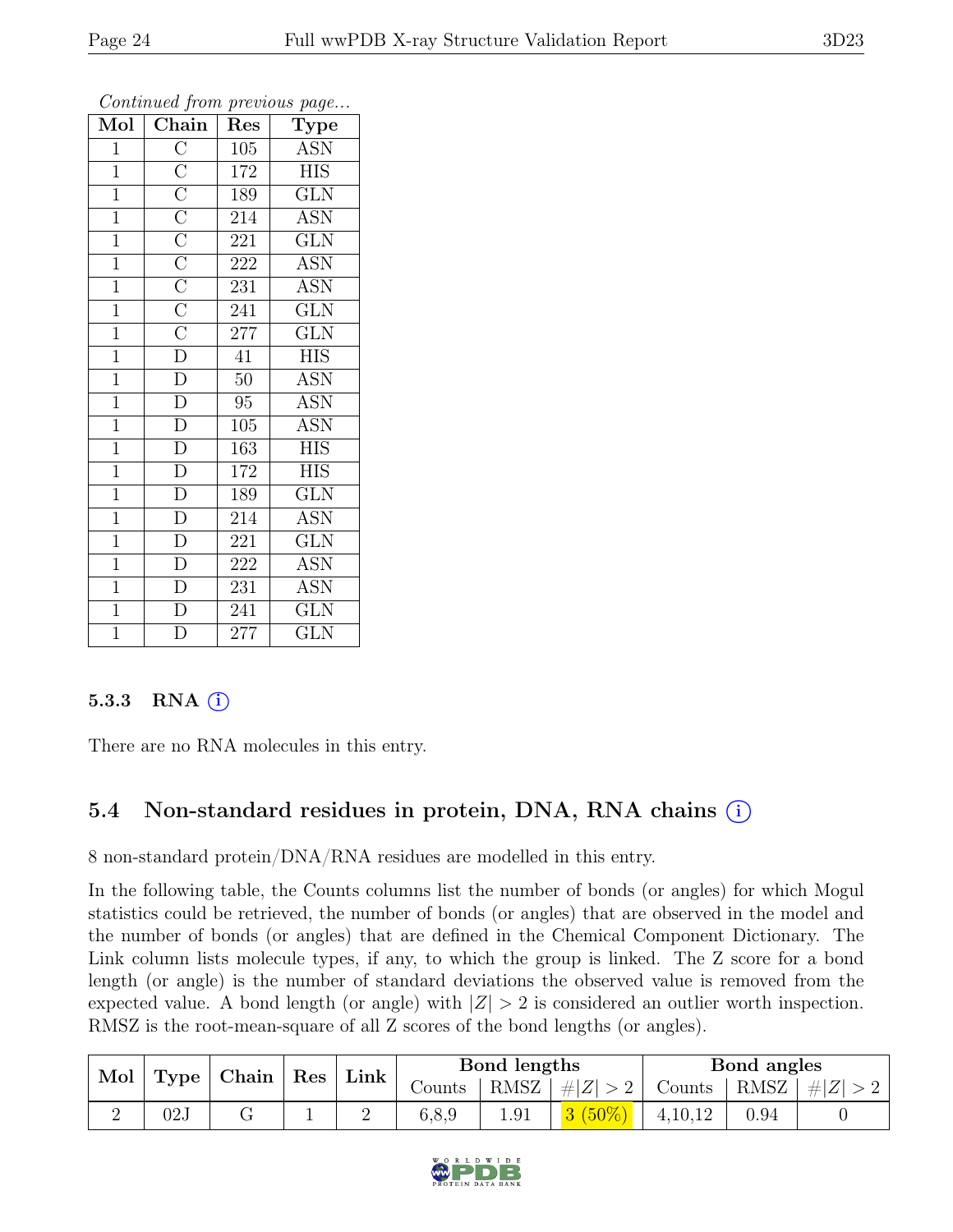|                | Mol<br><b>Type</b> |              | Res | Link           |             | Bond lengths |           |             | Bond angles |           |
|----------------|--------------------|--------------|-----|----------------|-------------|--------------|-----------|-------------|-------------|-----------|
|                | Chain              |              |     | Counts         | <b>RMSZ</b> | Z >2<br>$\#$ | Counts    | <b>RMSZ</b> | # $ Z  > 2$ |           |
| 2              | 02J                | E            |     | $\overline{2}$ | 6,8,9       | 2.87         | $3(50\%)$ | 4,10,12     | 1.88        | $2(50\%)$ |
| $\overline{2}$ | PJE                | H            | 5   | $\overline{2}$ | 12, 13, 14  | 3.08         | 4(33%)    | 12,16,18    | 3.54        | $6(50\%)$ |
| $\overline{2}$ | PJE                | E            | 5   | $\overline{2}$ | 12, 13, 14  | 4.37         | 7(58%)    | 12,16,18    | 4.46        | $6(50\%)$ |
| $\overline{2}$ | PJE                | $\mathbf{F}$ | 5   | 2              | 12, 13, 14  | 2.67         | 3(25%)    | 12,16,18    | 2.60        | 3(25%)    |
| $\overline{2}$ | PJE                | G            | 5   | $\overline{2}$ | 12, 13, 14  | 2.36         | 5(41%)    | 12,16,18    | 4.03        | 5(41%)    |
| $\overline{2}$ | 02J                | H            |     | 2              | 6,8,9       | 1.51         | 2(33%)    | 4,10,12     | 2.74        | 1(25%)    |
| $\overline{2}$ | 02J                | $\mathbf{F}$ |     | 2              | 6,8,9       | 1.54         | 2(33%)    | 4,10,12     | 2.39        | 1(25%)    |

In the following table, the Chirals column lists the number of chiral outliers, the number of chiral centers analysed, the number of these observed in the model and the number defined in the Chemical Component Dictionary. Similar counts are reported in the Torsion and Rings columns. '-' means no outliers of that kind were identified.

| Mol            | <b>Type</b> | Chain | $\operatorname{Res}% \left( \mathcal{N}\right) \equiv\operatorname{Res}(\mathcal{N}_{0})\cap\mathcal{N}_{1}$ | Link                        | Chirals | <b>Torsions</b> | Rings   |
|----------------|-------------|-------|--------------------------------------------------------------------------------------------------------------|-----------------------------|---------|-----------------|---------|
| $\overline{2}$ | 02J         | G     | 1                                                                                                            | $\overline{2}$              |         | 0/0/2/4         | 0/1/1/1 |
| $\overline{2}$ | 02J         | E     | 1                                                                                                            | $\overline{2}$              |         | 0/0/2/4         | 0/1/1/1 |
| 2              | PJE         | H     | 5                                                                                                            | $\overline{2}$              |         | 5/7/18/19       | 0/1/1/1 |
| $\overline{2}$ | PJE         | E     | 5                                                                                                            | $\overline{2}$              |         | 3/7/18/19       | 0/1/1/1 |
| $\overline{2}$ | PJE         | F     | 5                                                                                                            | $\overline{2}$              |         | 3/7/18/19       | 0/1/1/1 |
| $\overline{2}$ | PJE         | G     | 5                                                                                                            | $\overline{2}$              |         | 3/7/18/19       | 0/1/1/1 |
| $\overline{2}$ | 02J         | Η     |                                                                                                              | $\mathcal{D}_{\mathcal{L}}$ |         | 0/0/2/4         | 0/1     |
| 2              | 02J         | F     |                                                                                                              | $\overline{2}$              |         | 0/0/2/4         | 0/1     |

|  |  | All (29) bond length outliers are listed below: |  |  |
|--|--|-------------------------------------------------|--|--|
|  |  |                                                 |  |  |

| Mol            | Chain | Res            | <b>Type</b> | Atoms     | Z    | Observed $(A)$ | Ideal(A) |
|----------------|-------|----------------|-------------|-----------|------|----------------|----------|
| 2              | Е     | 5              | PJE         | $C27-C28$ | 8.89 | 1.66           | 1.53     |
| $\overline{2}$ | E     | 5              | PJE         | $C28-N6$  | 8.36 | 1.63           | 1.46     |
| $\overline{2}$ | Η     | 5              | PJE         | $C27-C28$ | 7.79 | 1.65           | 1.53     |
| $\overline{2}$ | F     | 5              | PJE         | $C27-C28$ | 6.29 | 1.62           | 1.53     |
| $\overline{2}$ | G     | 5              | PJE         | $C21-C20$ | 5.64 | 1.55           | 1.33     |
| $\overline{2}$ | Ε     | 5              | PJE         | $C21-C20$ | 5.42 | 1.55           | 1.33     |
| $\overline{2}$ | Ε     | 5              | PJE         | $C29-N6$  | 5.29 | 1.39           | 1.33     |
| $\overline{2}$ | H     | 5              | PJE         | $C21-C20$ | 4.75 | 1.52           | 1.33     |
| $\overline{2}$ | F     | 5              | PJE         | $C21-C20$ | 4.67 | 1.52           | 1.33     |
| $\overline{2}$ | Ε     | 1              | 02J         | $C3-C41$  | 4.62 | 1.53           | 1.48     |
| $\overline{2}$ | E     | 1              | 02J         | $C6-C5$   | 4.20 | 1.53           | 1.48     |
| $\overline{2}$ | G     | 5              | PJE         | $C19-C20$ | 3.89 | 1.55           | 1.50     |
| $\overline{2}$ | H     | $\overline{5}$ | PJE         | $C28-N6$  | 3.88 | 1.54           | 1.46     |
| $\overline{2}$ | Ε     | 5              | PJE         | $C19-C20$ | 3.46 | 1.54           | 1.50     |

Continued on next page...<br>  $\sum_{\text{para}}^{\text{D W I DE}}$ 

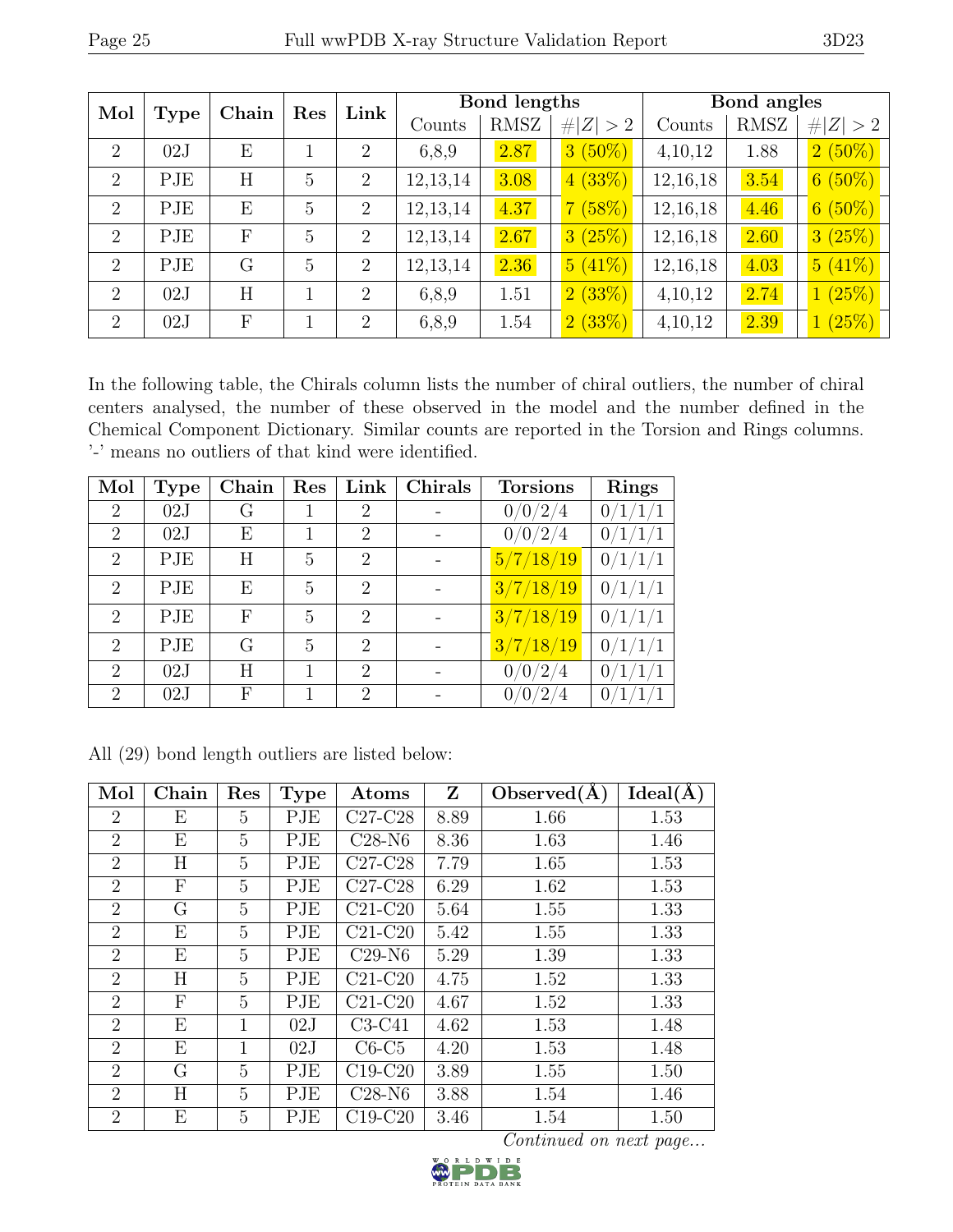| Mol            | Chain                     | Res          | <b>Type</b> | Atoms     | Z       | Observed $(\AA)$ | Ideal(A) |
|----------------|---------------------------|--------------|-------------|-----------|---------|------------------|----------|
| $\overline{2}$ | F                         | 5            | PJE         | $C29-N6$  | 3.40    | 1.37             | 1.33     |
| $\overline{2}$ | F                         | 1            | 02J         | $C3-N2$   | 2.69    | 1.38             | 1.33     |
| $\overline{2}$ | E                         | $\mathbf{1}$ | 02J         | $C3-N2$   | 2.68    | 1.38             | 1.33     |
| $\overline{2}$ | G                         | 1            | 02J         | $C3-C41$  | 2.62    | 1.51             | 1.48     |
| $\overline{2}$ | H                         | 1            | 02J         | $C3-N2$   | 2.55    | 1.38             | 1.33     |
| $\overline{2}$ | G                         | $\mathbf{1}$ | 02J         | $C3-N2$   | 2.35    | 1.37             | 1.33     |
| $\overline{2}$ | $\boldsymbol{\mathrm{F}}$ | $\mathbf{1}$ | 02J         | $C6-C5$   | 2.32    | 1.51             | 1.48     |
| $\overline{2}$ | H                         | 1            | 02J         | $C6-C5$   | 2.31    | 1.51             | 1.48     |
| $\overline{2}$ | E                         | 5            | PJE         | $C25-C26$ | 2.30    | 1.59             | 1.53     |
| $\overline{2}$ | G                         | 1            | 02J         | $C6-C5$   | 2.29    | 1.51             | 1.48     |
| $\overline{2}$ | H                         | 5            | PJE         | $C19-C20$ | 2.22    | 1.53             | 1.50     |
| $\overline{2}$ | G                         | 5            | PJE         | O8-C29    | 2.22    | 1.27             | 1.23     |
| $\overline{2}$ | E                         | 5            | PJE         | $C21-C22$ | 2.05    | 1.50             | 1.44     |
| $\overline{2}$ | G                         | 5            | PJE         | $C21-C22$ | 2.05    | 1.50             | 1.44     |
| $\overline{2}$ | G                         | 5            | PJE         | $C26-C29$ | $-2.04$ | 1.49             | 1.52     |

All (24) bond angle outliers are listed below:

| Mol            | Chain                   | Res            | <b>Type</b> | Atoms                                             | Z        | Observed $(°)$ | $Ideal(^o)$ |
|----------------|-------------------------|----------------|-------------|---------------------------------------------------|----------|----------------|-------------|
| $\overline{2}$ | G                       | $\overline{5}$ | PJE         | $\overline{C19}$ -C20-C21                         | $-11.43$ | 108.08         | 124.41      |
| $\overline{2}$ | E                       | 5              | PJE         | C19-C20-C21                                       | $-9.75$  | 110.47         | 124.41      |
| $\overline{2}$ | E                       | $\overline{5}$ | PJE         | C27-C28-N6                                        | $-9.57$  | 89.40          | 103.43      |
| $\overline{2}$ | H                       | $\overline{5}$ | PJE         | $C19-C20-C21$                                     | $-8.17$  | 112.73         | 124.41      |
| $\overline{2}$ | F                       | 5              | PJE         | C19-C20-C21                                       | $-7.68$  | 113.43         | 124.41      |
| $\overline{2}$ | $H_{\rm}$               | 5              | PJE         | $C27-C28-N6$                                      | $-6.46$  | 93.96          | 103.43      |
| $\overline{2}$ | G                       | $\overline{5}$ | PJE         | O8-C29-C26                                        | $-5.34$  | 119.96         | 126.23      |
| $\overline{2}$ | H                       | $\mathbf{1}$   | 02J         | O42-C41-C3                                        | $-4.99$  | 119.50         | 124.22      |
| $\overline{2}$ | E                       | 5              | PJE         | C <sub>28</sub> -C <sub>27</sub> -C <sub>26</sub> | 4.34     | 112.79         | 105.75      |
| $\overline{2}$ | $\overline{\mathrm{F}}$ | $\mathbf{1}$   | 02J         | O42-C41-C3                                        | $-4.04$  | 120.40         | 124.22      |
| $\overline{2}$ | G                       | 5              | PJE         | O8-C29-N6                                         | $3.92\,$ | 130.98         | 125.54      |
| $\overline{2}$ | H                       | $\overline{5}$ | PJE         | C <sub>28</sub> -C <sub>27</sub> -C <sub>26</sub> | $-3.84$  | 99.53          | 105.75      |
| $\overline{2}$ | E                       | $\overline{5}$ | PJE         | C28-N6-C29                                        | 3.83     | 121.37         | 113.84      |
| $\overline{2}$ | H                       | $\overline{5}$ | PJE         | O8-C29-N6                                         | 3.30     | 130.12         | 125.54      |
| $\overline{2}$ | $\overline{\rm H}$      | $\overline{5}$ | PJE         | O8-C29-C26                                        | $-2.99$  | 122.72         | 126.23      |
| $\overline{2}$ | $\overline{G}$          | $\overline{5}$ | PJE         | C27-C26-C29                                       | 2.53     | 106.17         | 102.88      |
| $\overline{2}$ | Е                       | $\overline{5}$ | PJE         | O7-C22-C21                                        | $-2.44$  | 117.33         | 125.67      |
| $\overline{2}$ | G                       | $\overline{5}$ | PJE         | O7-C22-C21                                        | $-2.25$  | 117.98         | 125.67      |
| $\overline{2}$ | E                       | $\overline{5}$ | PJE         | O8-C29-N6                                         | 2.23     | 128.64         | 125.54      |
| $\overline{2}$ | E                       | $\mathbf{1}$   | 02J         | $C4-C3-N2$                                        | $-2.22$  | 105.92         | 109.94      |
| $\overline{2}$ | E                       | $\mathbf{1}$   | 02J         | $C3-C4-C5$                                        | 2.16     | 108.83         | 106.06      |
| $\overline{2}$ | H                       | $\overline{5}$ | PJE         | O7-C22-C21                                        | $-2.13$  | 118.39         | 125.67      |
| $\overline{2}$ | F                       | 5              | PJE         | C27-C26-C29                                       | 2.11     | 105.62         | 102.88      |

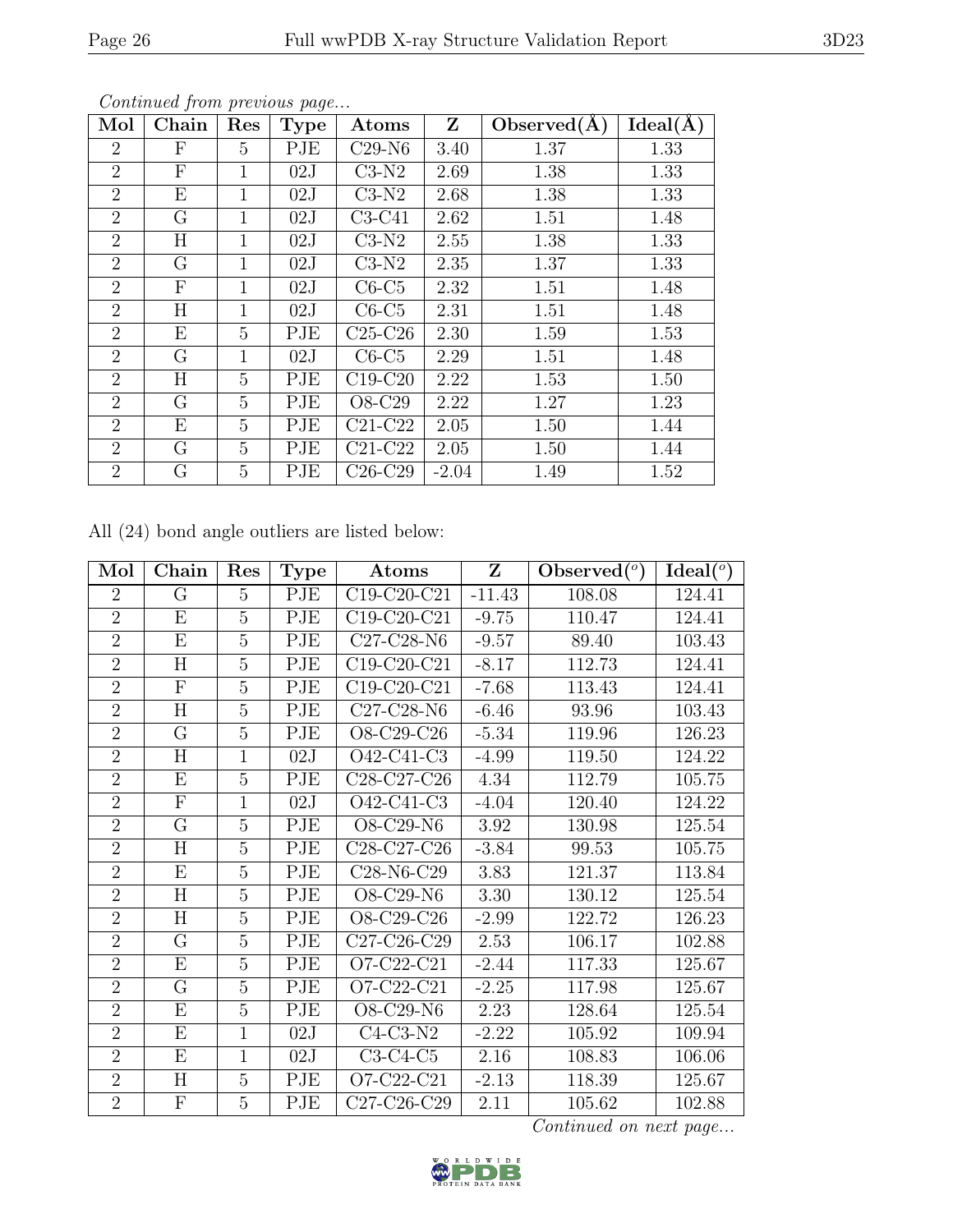Continued from previous page...

| $\mathbb{N}$ ol   Chain   Res   Type |  | Atoms              |                     | $\left[\text{Observed}({}^o\right) \mid \text{Ideal}({}^o\right)$ |        |
|--------------------------------------|--|--------------------|---------------------|-------------------------------------------------------------------|--------|
|                                      |  | $PIE$   O7-C22-C21 | $\vert -2.02 \vert$ |                                                                   | 125.67 |

There are no chirality outliers.

All (14) torsion outliers are listed below:

| Mol            | Chain | Res | <b>Type</b> | $\rm{Atoms}$                                                       |
|----------------|-------|-----|-------------|--------------------------------------------------------------------|
| $\overline{2}$ | H     | 5   | PJE         | C20-C21-C22-O7                                                     |
| $\overline{2}$ | E     | 5   | PJE         | C <sub>20</sub> -C <sub>21</sub> -C <sub>22</sub> -O <sub>7</sub>  |
| $\overline{2}$ | F     | 5   | PJE         | C <sub>20</sub> -C <sub>21</sub> -C <sub>22</sub> -O <sub>7</sub>  |
| $\overline{2}$ | G     | 5   | PJE         | C <sub>20</sub> -C <sub>21</sub> -C <sub>22</sub> -O <sub>7</sub>  |
| $\overline{2}$ | Η     | 5   | PJE         | C19-C20-C21-C22                                                    |
| $\overline{2}$ | E     | 5   | PJE         | C19-C20-C21-C22                                                    |
| $\overline{2}$ | F     | 5   | PJE         | C <sub>19</sub> -C <sub>20</sub> -C <sub>21</sub> -C <sub>22</sub> |
| $\overline{2}$ | G     | 5   | PJE         | C19-C20-C21-C22                                                    |
| $\overline{2}$ | Η     | 5   | PJE         | C <sub>20</sub> -C <sub>19</sub> -C <sub>25</sub> -C <sub>26</sub> |
| $\overline{2}$ | H     | 5   | PJE         | $C25-C19-C20-C21$                                                  |
| $\overline{2}$ | E     | 5   | PJE         | C <sub>25</sub> -C <sub>19</sub> -C <sub>20</sub> -C <sub>21</sub> |
| $\overline{2}$ | F     | 5   | <b>PJE</b>  | $C25-C19-C20-C21$                                                  |
| $\overline{2}$ | G     | 5   | PJE         | C <sub>25</sub> -C <sub>19</sub> -C <sub>20</sub> -C <sub>21</sub> |
| $\overline{2}$ | H     | 5   | $\rm PJE$   | N5-C19-C25-C26                                                     |

There are no ring outliers.

2 monomers are involved in 5 short contacts:

|  |    | Mol   Chain   Res   Type   Clashes   Symm-Clashes |
|--|----|---------------------------------------------------|
|  |    |                                                   |
|  | າາ |                                                   |

#### 5.5 Carbohydrates  $(i)$

There are no monosaccharides in this entry.

## 5.6 Ligand geometry  $(i)$

There are no ligands in this entry.

#### 5.7 Other polymers (i)

There are no such residues in this entry.

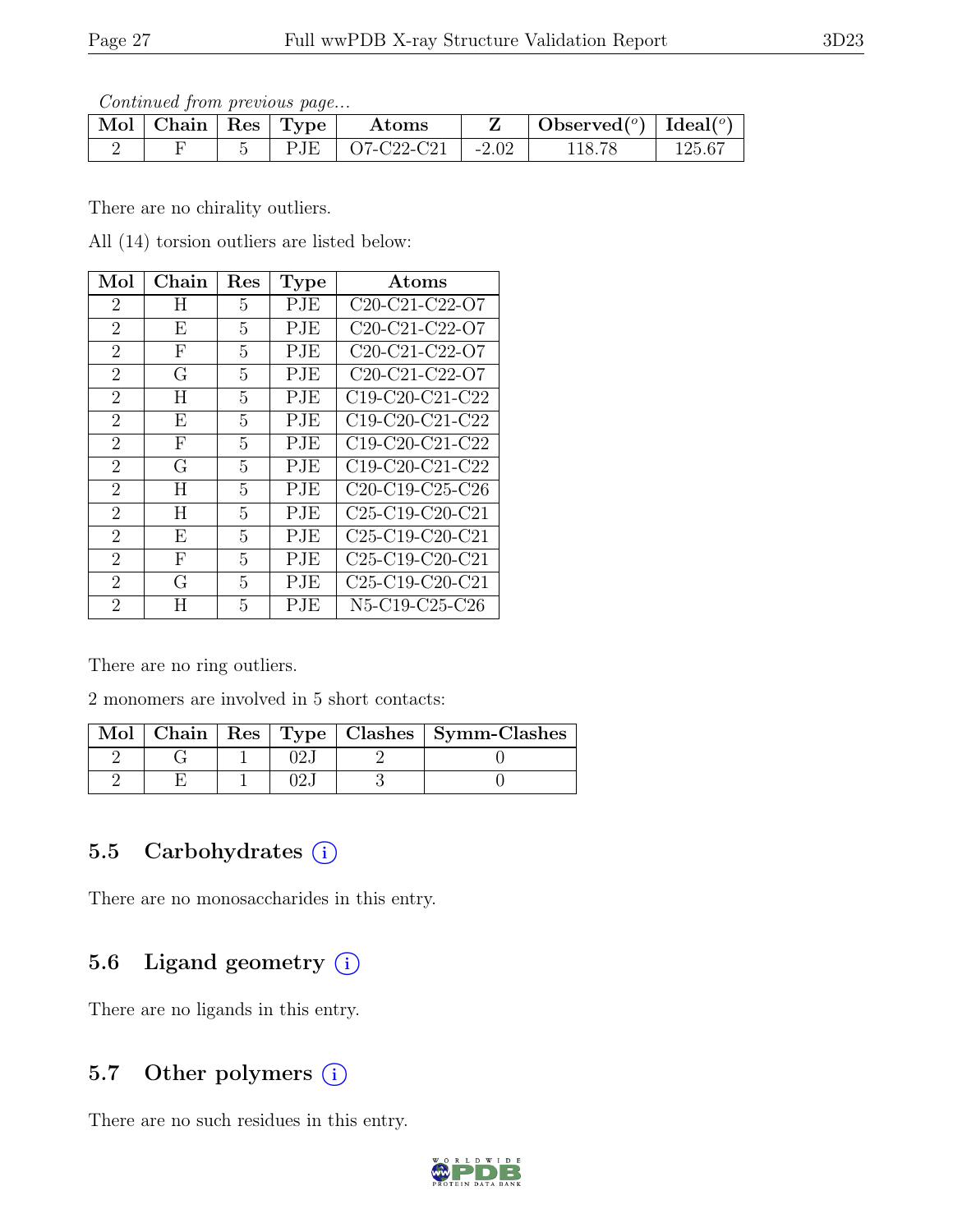## 5.8 Polymer linkage issues (i)

There are no chain breaks in this entry.

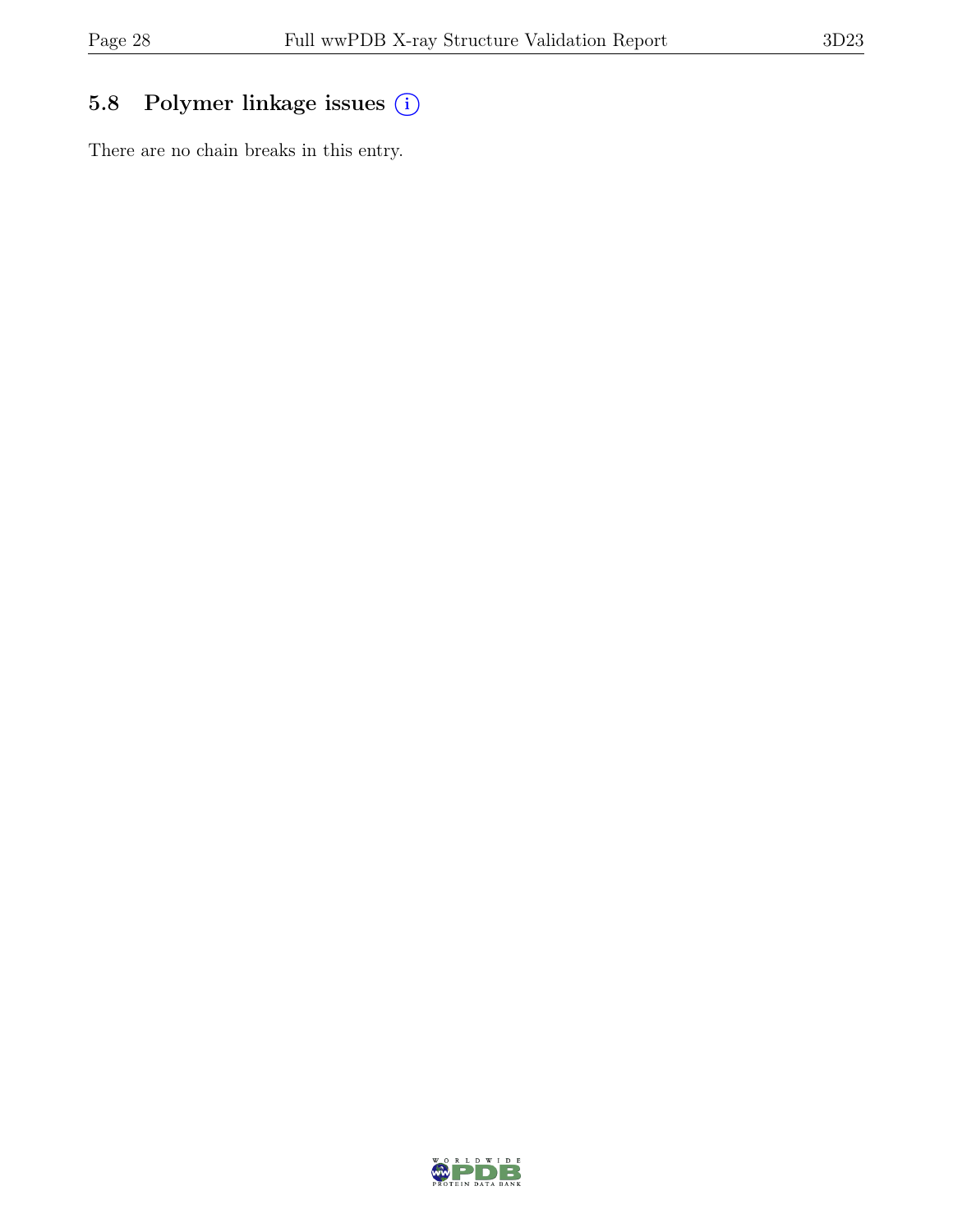# 6 Fit of model and data  $(i)$

## 6.1 Protein, DNA and RNA chains  $(i)$

In the following table, the column labelled  $#RSRZ>2$  contains the number (and percentage) of RSRZ outliers, followed by percent RSRZ outliers for the chain as percentile scores relative to all X-ray entries and entries of similar resolution. The OWAB column contains the minimum, median,  $95<sup>th</sup>$  percentile and maximum values of the occupancy-weighted average B-factor per residue. The column labelled 'Q< 0.9' lists the number of (and percentage) of residues with an average occupancy less than 0.9.

| Mol | Chain         | Analysed          | $<$ RSRZ $>$ | $\#\text{RSRZ}\text{>2}$ |            |    | $OWAB(\AA^2)$ | Q<0.9          |                  |
|-----|---------------|-------------------|--------------|--------------------------|------------|----|---------------|----------------|------------------|
| 1   | A             | $299/302(99\%)$   | $-0.40$      | $3(1\%)$                 |            | 82 | 84            | 22, 36, 60, 82 | $\left( \right)$ |
|     | B             | $301/302$ (99%)   | $-0.37$      | 6 $(1%)$                 |            | 65 | 68            | 21, 36, 61, 84 | $\Omega$         |
|     | $\mathcal{C}$ | 298/302 (98%)     | $-0.56$      | 0 <sup>1</sup>           | <b>100</b> |    | 100           | 19, 36, 61, 72 | $\theta$         |
|     | D             | 299/302 (99%)     | $-0.56$      | 0 <sup>1</sup>           | <b>100</b> |    | 100           | 21, 36, 62, 72 | $\overline{0}$   |
| 2   | E             | $3/6$ (50%)       | $-0.37$      | $\theta$                 | <b>100</b> |    | 100           | 27, 27, 28, 35 | $\overline{0}$   |
| 2   | $\mathbf{F}$  | $3/6$ (50%)       | $-0.98$      | $\Omega$                 | <b>100</b> |    | 100           | 36, 36, 37, 42 | $\Omega$         |
| 2   | G             | $3/6$ (50%)       | $-0.61$      | $\theta$                 | <b>100</b> |    | 100           | 26, 26, 27, 31 | $\Omega$         |
| 2   | H             | $3/6$ (50%)       | $-0.79$      | $\vert 0 \vert$          | <b>100</b> |    | 100           | 38, 38, 39, 42 | $\Omega$         |
| All | All           | $1209/1232(98\%)$ | $-0.47$      | $9(0\%)$                 |            | 87 | 89            | 19, 36, 61, 84 | $\theta$         |

All (9) RSRZ outliers are listed below:

| Mol | Chain | Res | <b>Type</b> | <b>RSRZ</b> |
|-----|-------|-----|-------------|-------------|
| 1   | В     | 47  | <b>SER</b>  | 3.8         |
| 1   | А     | 271 | MET         | 3.6         |
| 1   | B     | 48  | <b>ASN</b>  | 3.2         |
| 1   | В     | 155 | <b>ASP</b>  | 2.7         |
| 1   | В     | 271 | MET         | 2.6         |
| 1   |       | 193 | LEU         | 2.5         |
| 1   |       | 49  | MET         | 2.4         |
| 1   | В     | 193 | LEU         | 2.1         |
| 1   |       | 154 | <b>GLY</b>  | 2.0         |

## 6.2 Non-standard residues in protein, DNA, RNA chains  $(i)$

In the following table, the Atoms column lists the number of modelled atoms in the group and the number defined in the chemical component dictionary. The B-factors column lists the minimum, median,  $95<sup>th</sup>$  percentile and maximum values of B factors of atoms in the group. The column